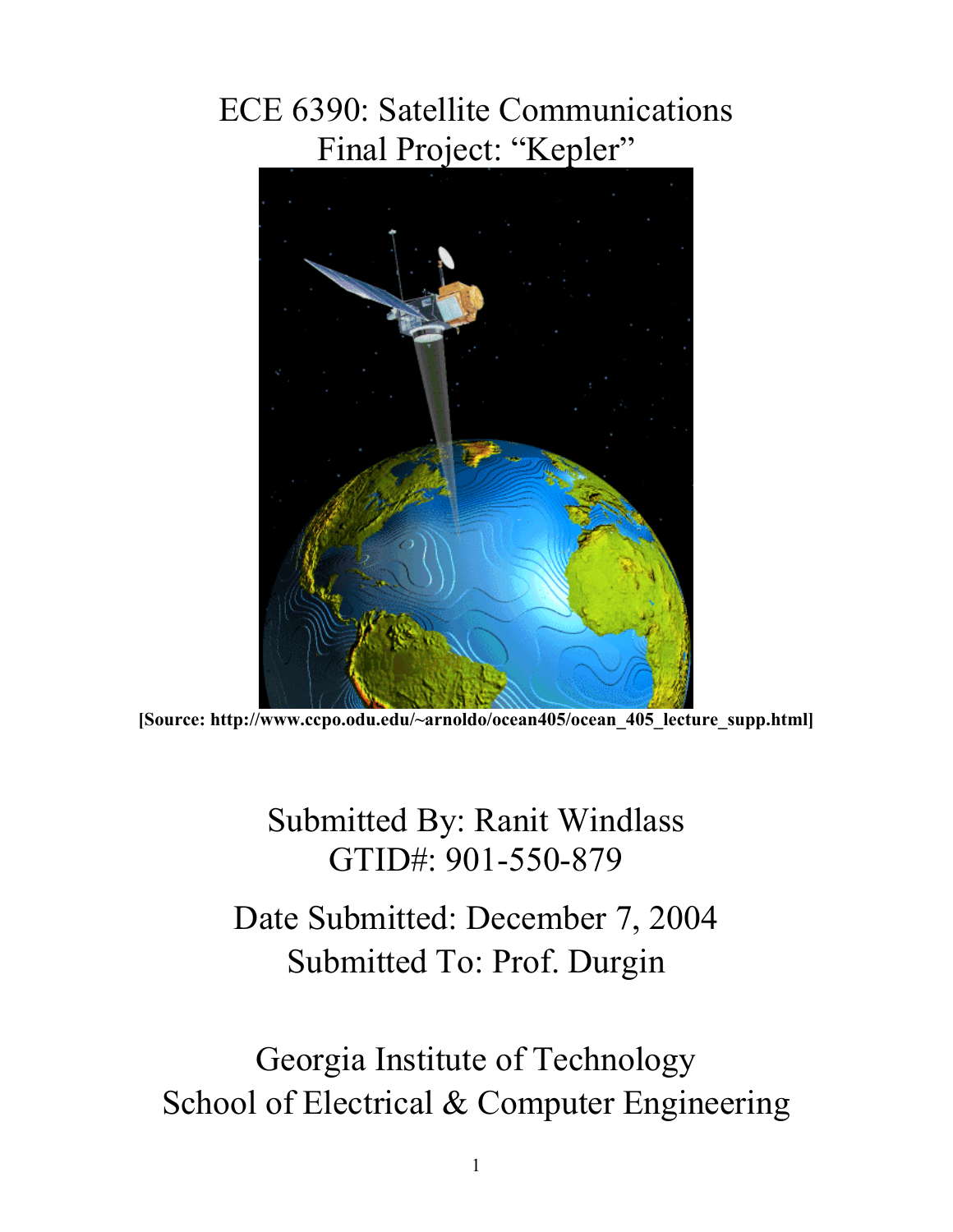## **Table of Contents**

| Introduction                                    | 1  |
|-------------------------------------------------|----|
| Launch Vehicles, Rockets and Engines            | 2  |
| <b>Power Sources</b>                            | 4  |
| <b>Temperature Control</b>                      | 5  |
| Orbits                                          | 6  |
| Antenna Design                                  | 9  |
| <b>Communication System Design</b>              | 10 |
| Cost, Reliability and Performance of Components | 15 |
| Appendix A: Satellite Link Budget Calculations  | 17 |
| Appendix B: MATLAB code                         | 22 |
| References                                      | 25 |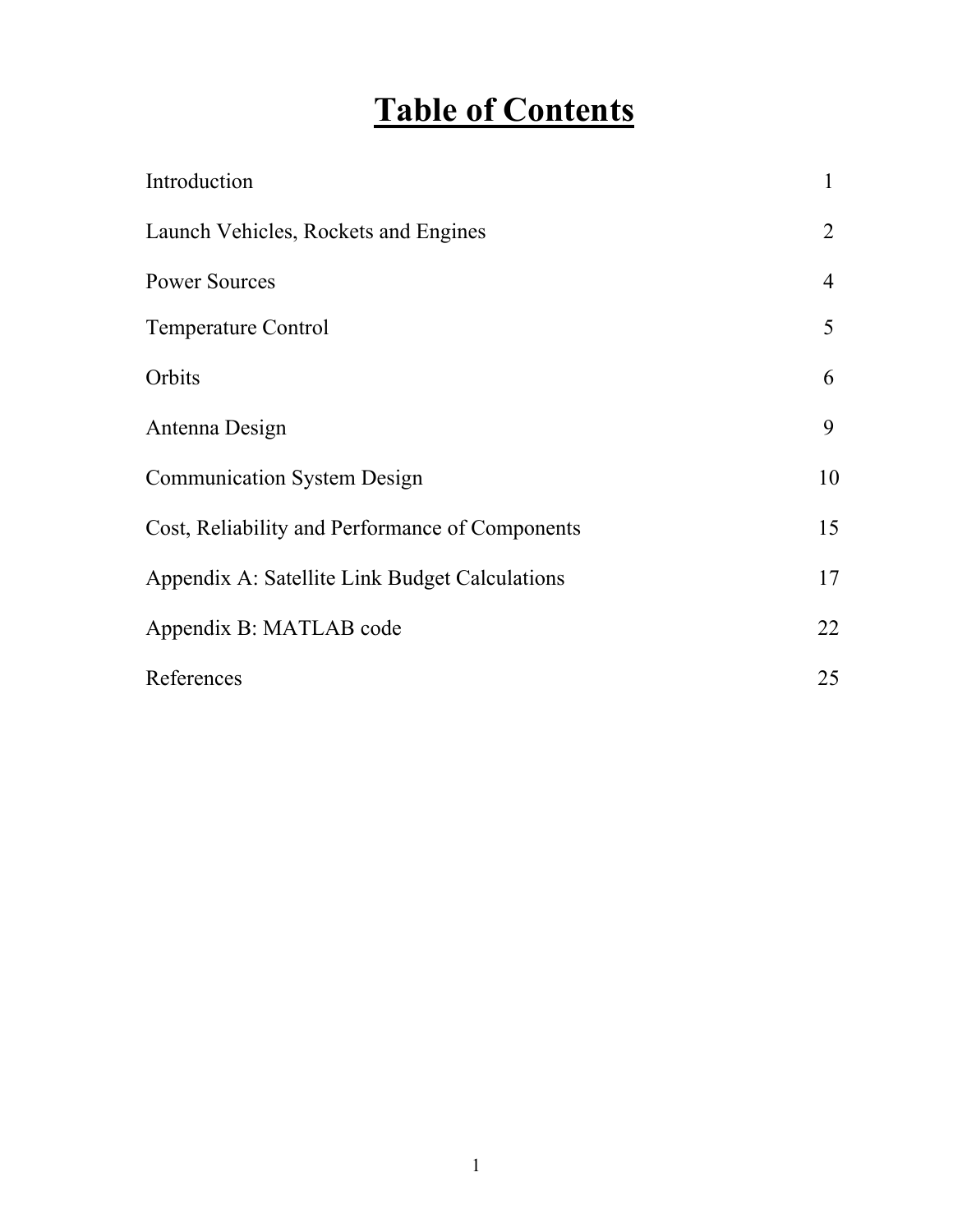### **Introduction**

Space is the final frontier challenging the technological prowess of man and stimulating his curiosity. As we venture further into space we learn more about our own existence and find answers to the fundamental questions surrounding our own habitat. Although the majority of space exploration is limited to the inner planets of the Solar System (Mercury, Venus, Earth and Mars), unmanned crafts have gone beyond to the outer planets. The success of Galileo and more recently the Cassini project have made scientists sure of their ability to send spacecrafts successfully into deep space. A project to Neptune is being planned with in the next decade that will seek to study the atmosphere of Neptune. Before going onto the details of the project, here is a brief overview of the planet Neptune.

Neptune is the eighth planet in our Solar System with only Pluto being further away from the Sun. It is similar to Jupiter, Saturn and Uranus because it is a gas giant like the other three. However, the fastest winds in the Solar system have been observed at Neptune, an amazing 2000 km/hr.[1] Neptune also has an internal heat source as it dissipates twice the amount of heat it absorbs from the Sun. Neptune also has rings. Table 1, summarizes some information on Neptune:

| <b>Table 1. Neptune Statistics</b><br>(Source: http://www.solarviews.com/eng/neptune.htm)[2] |                       |  |  |  |
|----------------------------------------------------------------------------------------------|-----------------------|--|--|--|
| Discovered by                                                                                | Johann Gotfried Galle |  |  |  |
| Date of discovery                                                                            | September 23, 1846    |  |  |  |
| Mass (kg)                                                                                    | $1.024e + 26$         |  |  |  |
| Mass (Earth $= 1$ )                                                                          | $1.7135e+01$          |  |  |  |
| Equatorial radius (km)                                                                       | 24,746                |  |  |  |
| Equatorial radius (Earth $= 1$ )                                                             | $3.8799e+00$          |  |  |  |
| Mean density ( $gm/cm^3$ )                                                                   | 1.64                  |  |  |  |
| Mean distance from the Sun (km)                                                              | 4,504,300,000         |  |  |  |
| Mean distance from the Sun (Earth $= 1$ )                                                    | 30.0611               |  |  |  |
| <b>Rotational period (hours)</b>                                                             | 16.11                 |  |  |  |
| <b>Orbital period (years)</b>                                                                | 164.79                |  |  |  |
| Mean orbital velocity (km/sec)                                                               | 5.45                  |  |  |  |
| <b>Orbital eccentricity</b>                                                                  | 0.0097                |  |  |  |
| Tilt of axis (degrees)                                                                       | 29.56                 |  |  |  |
| <b>Orbital inclination (degrees)</b>                                                         | 1.774                 |  |  |  |
| Equatorial surface gravity ( $m/sec^2$ )                                                     | 11.0                  |  |  |  |
| Equatorial escape velocity (km/sec)                                                          | 23.50                 |  |  |  |
| Visual geometric albedo                                                                      | 0.41                  |  |  |  |
| Magnitude (Vo)                                                                               | 7.84                  |  |  |  |
| Mean cloud temperature                                                                       | $-193$ to $-153$ °C   |  |  |  |
| Atmospheric pressure (bars)                                                                  | $1 - 3$               |  |  |  |
| <b>Atmospheric composition</b>                                                               | $\sim$ = $\sim$ /     |  |  |  |

The sheer distance from Earth has meant that only Voyager 2 has visited Neptune on  $25<sup>th</sup>$  of August 1985. This is set to change since a mission to explore Neptune is in the pipeline. The primary goal of this mission will be to insert probes into Neptunian atmosphere and obtain data from them. The following report presents the design of the satellite system that collects the probe data and sends it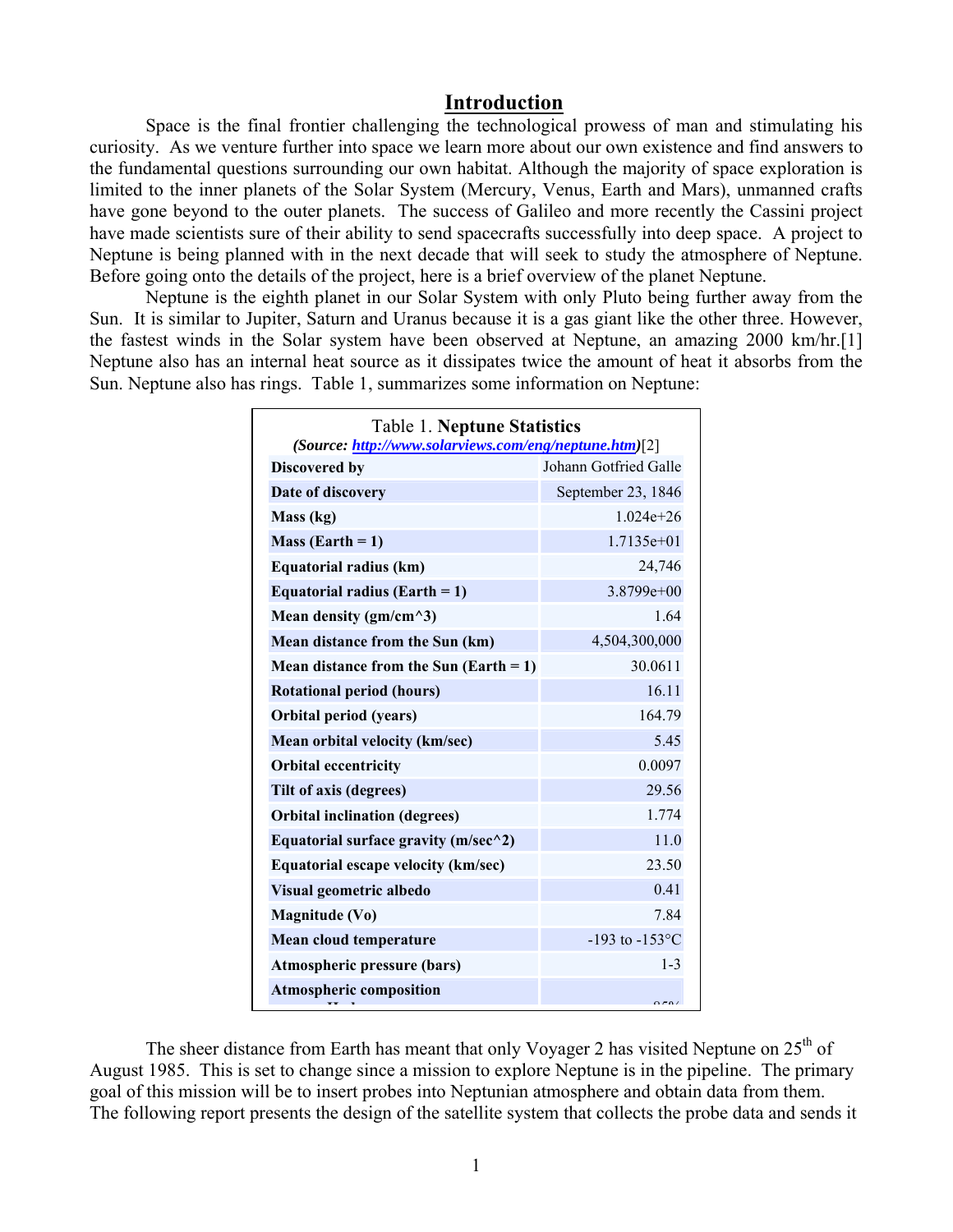real time back to the Earth. This deep space mission will be referred to as the Kepler project. It will involve three probes that will be inserted into the Neptunian atmosphere at specific points. They will then relay the data they collect to the relay satellite using Code Division Multiple Access (CDMA). The data received from the three satellites will then be processed and combined into a single data stream and will then be sent to the Earth where the Deep Space Network will receive the transmission. Figure 1 explains the basic layout of the Kepler project.



The three probes will enter the Neptunian atmosphere at 45°, 0° and -45° latitudes. They will then descend further into the atmosphere till the atmospheric pressure is about 500 bars, about 420 km, over a period of 50 hours while gathering data and transmitting it to the relay satellite. The relay satellite will be orbiting around Neptune and will be in the field of view of all the three probes and Earth at all times. The relay satellite will be in "Neptune Synchronous Orbit" (NSO) meaning that its period of revolution around Neptune will be as long as a Neptunian day (approximately 16 hours). The relay satellite's orbit will be inclined to the equator of Neptune so that it can maintain a communication link with Earth at all times and is never hidden from Earth behind Neptune's shadow. It is assumed that if the satellite can maintain a direct line of sight with the Earth, then the DSN can communicate with the relay satellite.

The success of the Galileo and Cassini mission serves as a good starting point for this project. Although this project is much bigger in magnitude and it is going much further than either of the earlier two missions there is still a lot that can be incorporated from those projects. Hence, these two projects will often be used as a basis for consideration of a design or methodology.

### **Launch Vehicles, Rockets and Engines**

For a space mission of this magnitude and distance, the inability to send such a significant mass all the way to Neptune is a big hindrance. However, the success of deep space missions such as Galileo (to Jupiter) and Cassini (to Saturn) have shown that it is possible. As seen in Table 2, both these missions employed a roundabout trajectory and used gravity assists to reach the respective final destinations.[3],[4] There is no launch vehicle currently available that can send a load of that size to such a significant distance. Using these two missions as an example, the Kepler mission will also involve the use of Gravity Assists to help the spacecraft reach its eventual destination of Neptune's orbit.

Orientation for Cassini was maintained with the help of three reaction wheels and 16 0.5 N hydrazine powered thrusters. These thrusters are also used for minute alterations in spacecraft trajectory but larger changes in spacecraft trajectory are carried out by two main engines that burn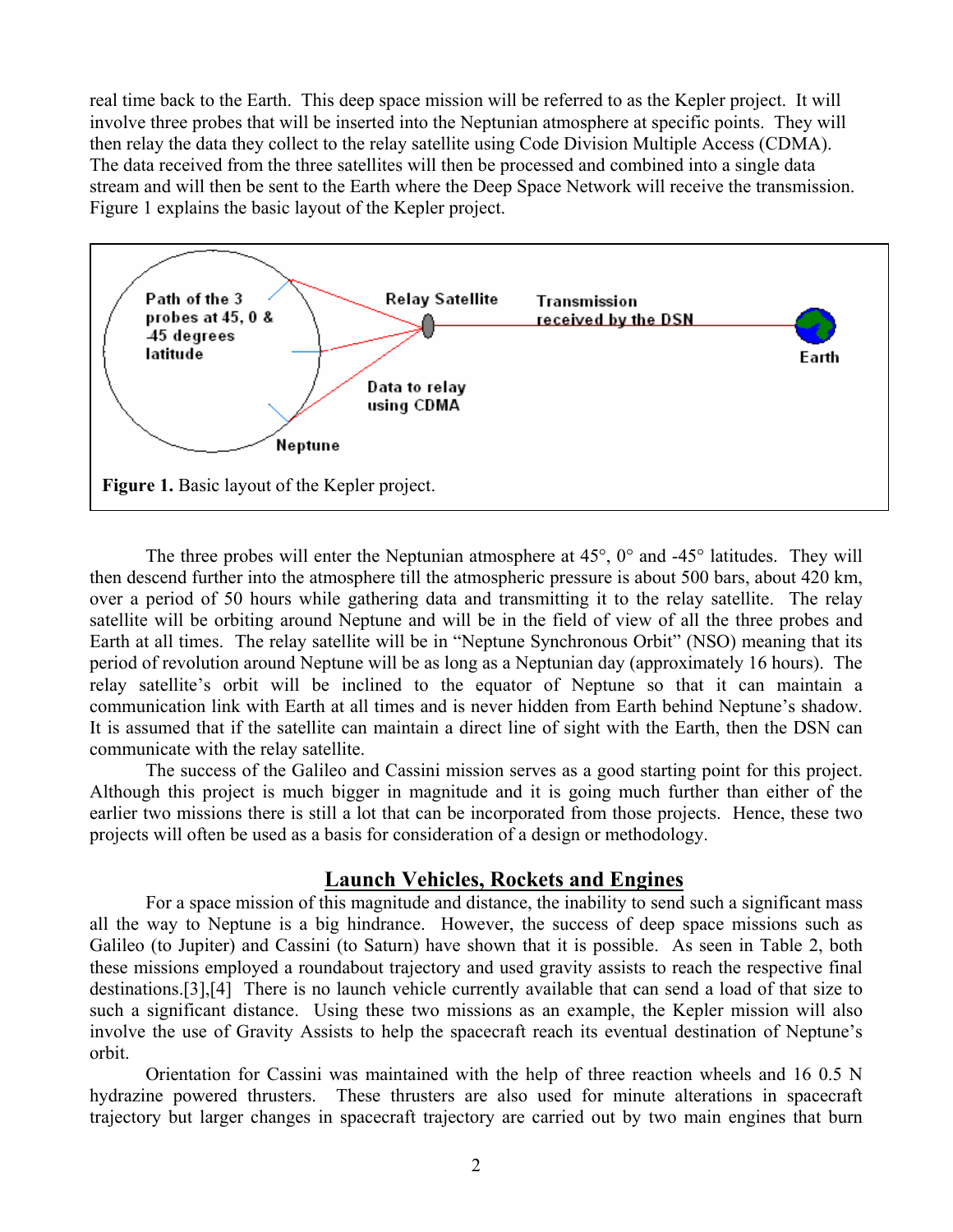nitrogen tetroxide and monomethyl hydrazine.[5] However, NASA has been conducting extensive research in engines and considers Ion Propulsion to be a viable solution for Deep Space Projects. Glenn Research Center has designed an ion propulsion-based engine that was used successfully aboard Deep Space 1 (DS1).<sup>[6]</sup> An ion propulsion system provides thrust by converting the power from a spacecraft power system into an ionized jet of gas that exits the spacecraft propelling it in the opposite direction.[7] Xenon was used as the fuel in the engine on DS1. Figure 2 explains the overall ion engine workings.

|                                       | <b>Galileo</b>                               | Cassini                                               |
|---------------------------------------|----------------------------------------------|-------------------------------------------------------|
| <b>Launch Date</b>                    | October 18, 1989                             | October 15, 1997                                      |
| <b>Mission</b>                        | Jupiter                                      | Saturn                                                |
| <b>On-Orbit Dry Mass</b>              | 2380 kg                                      | $2523$ kg                                             |
| <b>Average Distance from</b><br>Earth | 4.2 AU                                       | 8.5 AU                                                |
| <b>Launch Vehicle</b>                 | Shuttle - Inertial Upper Stage               | Titan IV - Centaur                                    |
| Trajectory                            | Venus-Earth-Earth-Gravity-<br>Assist (VEEGA) | Venus-Venus-Earth-Jupiter-Gravity-<br>Assist (VVEJGA) |
| <b>Arrival Date</b>                   | December 7, 1995                             | July 1, 2004                                          |

Ion engines are 10 times more efficient than chemical engines in using fuel and, thus, a smaller amount of fuel can provide a constant thrust resulting in constant acceleration over a longer period of time. Thus, the use of ion engines means that lower fuel load and shorter travel times can be realized. However, there is little information and research done to justify the use of such a new technology to drive a project of this magnitude. Many more tests like the DS1 need to be done to further validate the

workings of ion engines.

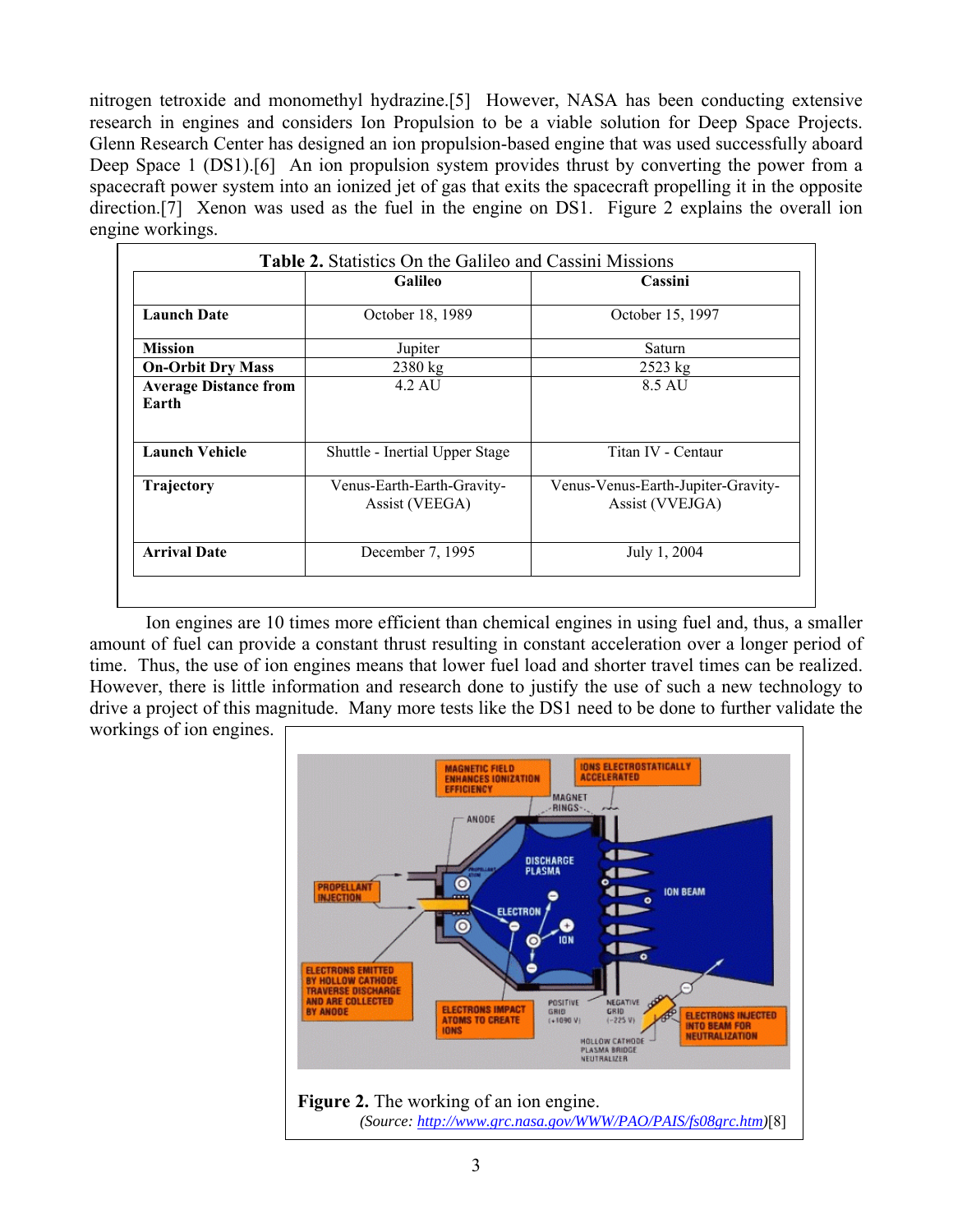The Kepler mission will involve the combination of many technologies to overcome the sheer distance that needs to be traveled. Although the missions to Saturn and Jupiter (Cassini & Galileo) serve as good examples, they are still much closer than Neptune, which is at an average 28 AU away from the Earth. As seen from Table 2, Saturn is only 8.5 AU away, in comparison. Moreover, the equipment aboard Kepler and the three attached probes will make it significantly heavier than either of the Galileo or Cassini projects. Thus, a combination of all the viable technologies and scientific innovation will be required for Kepler to enter Neptunian orbit.

At Neptune, the relay satellite will probably have to come close to the surface of Neptune and drop the probes, allowing them to descend to the surface while the relay satellite settles in orbit. Then once the relay satellite is set in Neptune Synchronous orbit and the three probes have started their descent into the Neptunian atmosphere, the communication process can initiate. However, once communication is established between the relay satellite and the probes, all the data can be relayed back to Earth in real time.

#### **Power Sources**

A spacecraft can either be powered by stored energy or from the energy it creates during its journey. There are primarily four sources of energy that can be considered for powering the Kepler mission: [9]

- 1. **Batteries**: They have stored energy, which is utilized by the spacecraft when required. Although this technology is well understood, reliable and consistent; it is just not powerful enough to meet the needs of a space mission. However, batteries can be used to store the energy created by some other means. Extremely powerful batteries can also be used aboard the three probes that descend into Neptune. These probes will have a significantly less power demand and their intended function is for 50 hours only. Hence, batteries can be used for storing excess power on the relay satellite and for powering the three probes during their descent into Neptune.
- 2. **Fuel Cells**: These devices store hydrogen and oxygen in separate chambers. These two elements are then combined to form water and the resulting chemical reaction expends energy, which is harnessed into electrical energy. Fuel cells are used in several near-Earth missions and are similar to batteries except that they can be refueled and have a longer lifespan than batteries. However, they would require too much fuel for a project like Kepler. Moreover, they release a lot of heat in operation, which creates the added overhead of managing that heat. Thus, batteries will be preferred over fuel cells for this project.
- 3. **Solar Panels**: They convert solar radiation into electricity and are extremely successful for missions close to the Sun. However, they are rendered useless when a spacecraft travels beyond the orbit of Mars and, hence, cannot be a viable source of energy near Neptune. Solar panels are large constructions and are extremely fragile. They are also very expensive. The costs do not justify the use of solar panels for the part of the mission where they can be used to produce electricity. Hence, solar panels will not be used in the Kepler mission.
- 4. **Radioisotope Thermal Generators (RTGs)**: These devices have radioactive materials as fuel that decays and releases heat energy, which is converted into electricity by the use of thermocouples. An RTG does not give out a huge amount of energy like fission and fusion reactions, but it does give a small amount of energy steadily over a long period of time. RTGs were used to power both the Cassini and the Galileo missions, and are extremely reliable and consistent. The high expense for building RTGs is justified because this is the only viable technology that can be used to power the Kepler mission.

The following tables, Table 3 and Table 4, give some statistics on the power usage and generation aboard the Cassini and Galileo orbiters.[3,4,10] This shows that RTGs can be used to provide power for such large spacecrafts over long periods of time. Given the risk of launching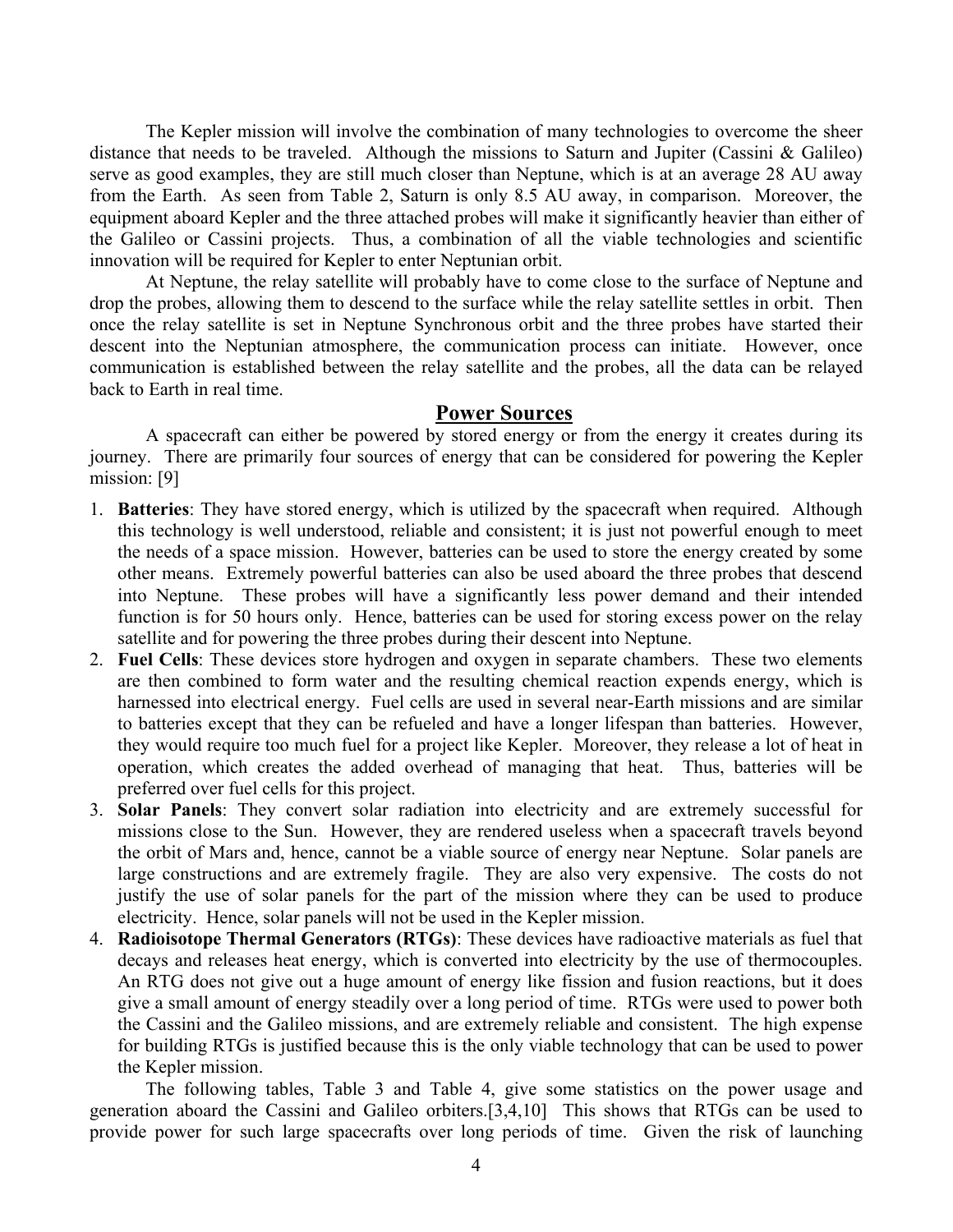radioactive material, NASA takes extreme precaution to ensure that even in the event of a failure, such as a crash, the radioactive material will not release into the atmosphere. The radioactive fuel is typically inside thick metallic casing to ensure safety and will not release into the air unless some specific accident has compromised the integrity of the RTGs[11].

|                             | <b>Galileo</b>           | Cassini                   |  |
|-----------------------------|--------------------------|---------------------------|--|
| <b>Nominal Power Output</b> | 570 Watts                | 640 Watts                 |  |
| <b>Power Source</b>         | 2 RTGs                   | 3 RTGs                    |  |
| Fuel                        | Plutonium (238) dioxide  | Plutonium (238) dioxide   |  |
| Amount                      | 15.6 Kg (7.8 kg per RTG) | 32.8 kg (10.9 kg per RTG) |  |
| <b>Length of Mission</b>    | 14 years                 | 11 years                  |  |

At least 3 RTGs will be required aboard Kepler to power its mission. The length and the capabilities of the earlier missions are similar to the one being planned now. However, the real challenge is in the probe, since this is a much more elaborate and longer mission than either the Galileo or Cassini (Huygens probe).[12,13]

| <b>Table 4.</b> Statictics On Power Usage and Generation in the Huygens and Galileo Probe |                      |                               |  |
|-------------------------------------------------------------------------------------------|----------------------|-------------------------------|--|
|                                                                                           | <b>Galileo Probe</b> | <b>Huygens</b>                |  |
| <b>Nominal Power Output</b>                                                               | 580 Watts            | 250 Watts                     |  |
| <b>Power Source</b>                                                                       | 1 $LiSO2$ battery    | 5 LiSO <sub>2</sub> batteries |  |
| Length of mission                                                                         | 48-75 minutes        | $3-3.5$ hours                 |  |

The insertion of 3 probes into specific parts of the Neptunian atmosphere will be a challenge, and an equally challenging part is to get these probes to slowly descend into the atmosphere for 50 hours. We will need to come up with power supplies that can supply such high power over such a long period of time. At the same time, we can build better equipment to lower power consumption allowing more efficient use of power. Also different methodologies will be required to slow the probes' descent into the atmosphere, giving them ample time to capture data and send it to the relay satellite.

### **Temperature Control**

It is essential to regulate the temperature onboard a satellite. In space, satellites and their components are subjected not only to extreme temperatures but also to quick changes. Thus, the temperature needs to be regulated on board by creating, trapping and dissipating heat into space. This allows a spacecraft and all its components to run at maximum efficiency with all of its components at optimal temperatures. A combination of special hardware and special handling procedures need to be applied to regulate temperature. The biggest source of heat in the solar system is the sun and, thus, while the spacecraft is close to the Sun it needs to be shielded from the radiation of the Sun, but once its far away it needs to generate heat to keep all of its components at operating temperature. While Kepler is close to the Sun, roughly till the orbit of Mars, it should not use its High Gain antennas for communication. Like Cassini, it can use those large dishes like an umbrella and shield the spacecraft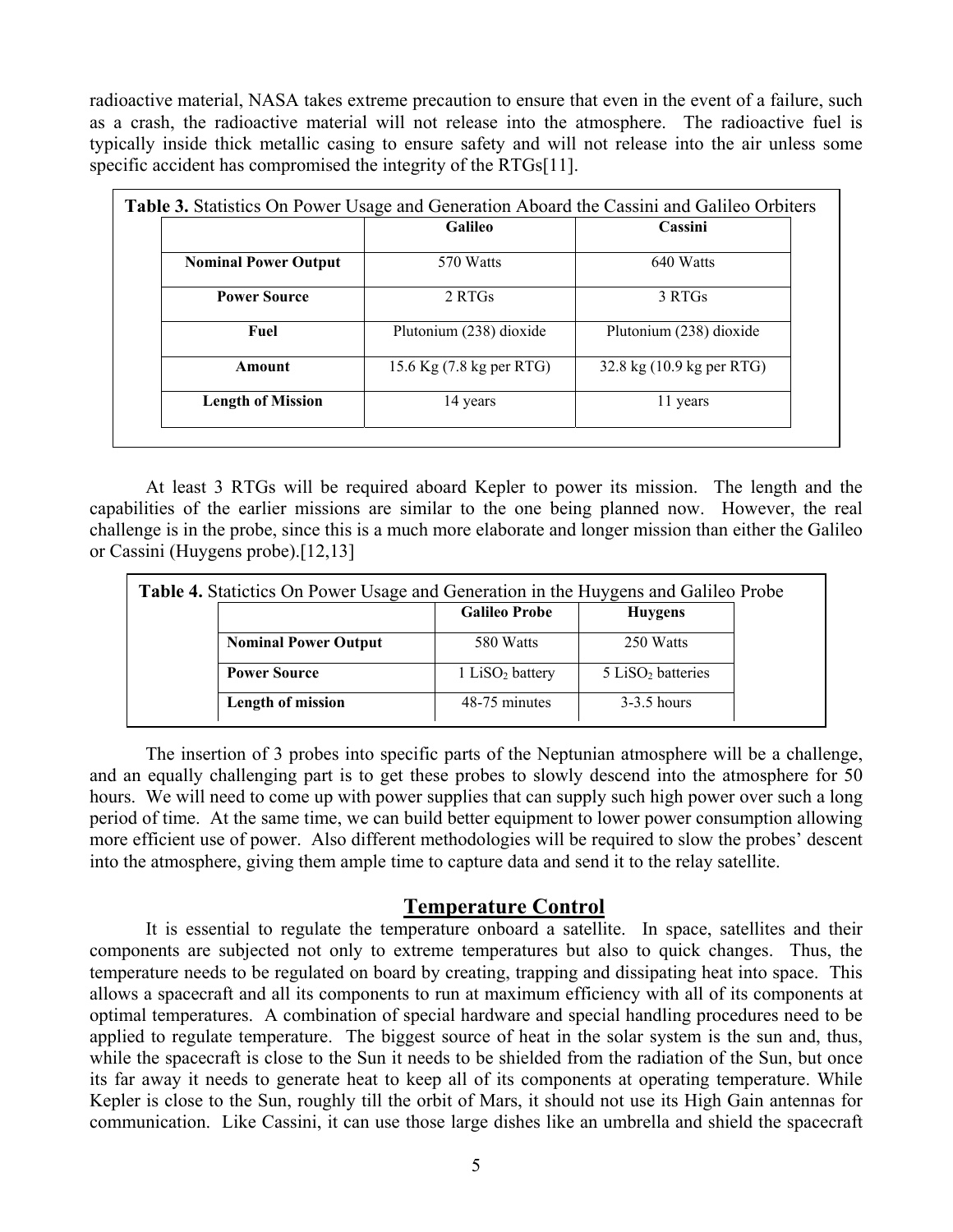from the Sun's radiation. While the antenna is oriented towards the Sun, another low gain antenna will have to be used for communication.<sup>[14]</sup>

Throughout the mission, Kepler will require a lot of temperature control hardware such as thermal blankets for insulation, thermal shields to provide cover from Sun's radiation, louvers to dissipate heat and heaters to raise the temperature of the devices to operating temperatures. The heat generated by the RTGs can also be used to heat the devices. This was used on the Cassini mission as well. The probes are subjected to even more severe conditions.

The probes will enter the Neptunian atmosphere at high speeds and will experience extremely high pressure and temperature. The Galileo probe that entered the Jovian atmosphere was expected to experience temperatures as high as 14,000 K and dynamic pressures of over 6000 N/sqm, because of which this probe was expected to lose over 60% of its forward shield.[12] Neptune is a similar gas giant and the environment inside its atmosphere will be as unfriendly for the probes. Thus, extremely good materials and engineering is required to make the probes survive in the atmosphere for 50 hours.

#### **Orbits**

There are three probes and one relay satellite orbiting around Neptune while maintaining communication with the Earth. The probes have a relatively simple orbit as they orbit at specific latitudes around Neptune. The relay satellite, however, has to be in the field of vision of the probes and also maintain a line of sight with the Earth to allow continuous transmission of data.

The probes have to be inserted at  $45^{\circ}$ ,  $0^{\circ}$  and  $-45^{\circ}$  latitudes with respect to the Neptunian equator. Upon entering the atmosphere they will descend towards the center of the planet, thus maintaining the angle at which they entered the planet's atmosphere. They will only go a fraction of the way into the Neptunian atmosphere as part of the project. Beyond that, communication will depend on the state of the batteries on the probe and on the probe's ability to withstand the increasing pressure and temperature. Given that the radius of Neptune is 24,476 km, descending 420 km into Neptune is only going to take us roughly 1.7% below the surface of Neptune.

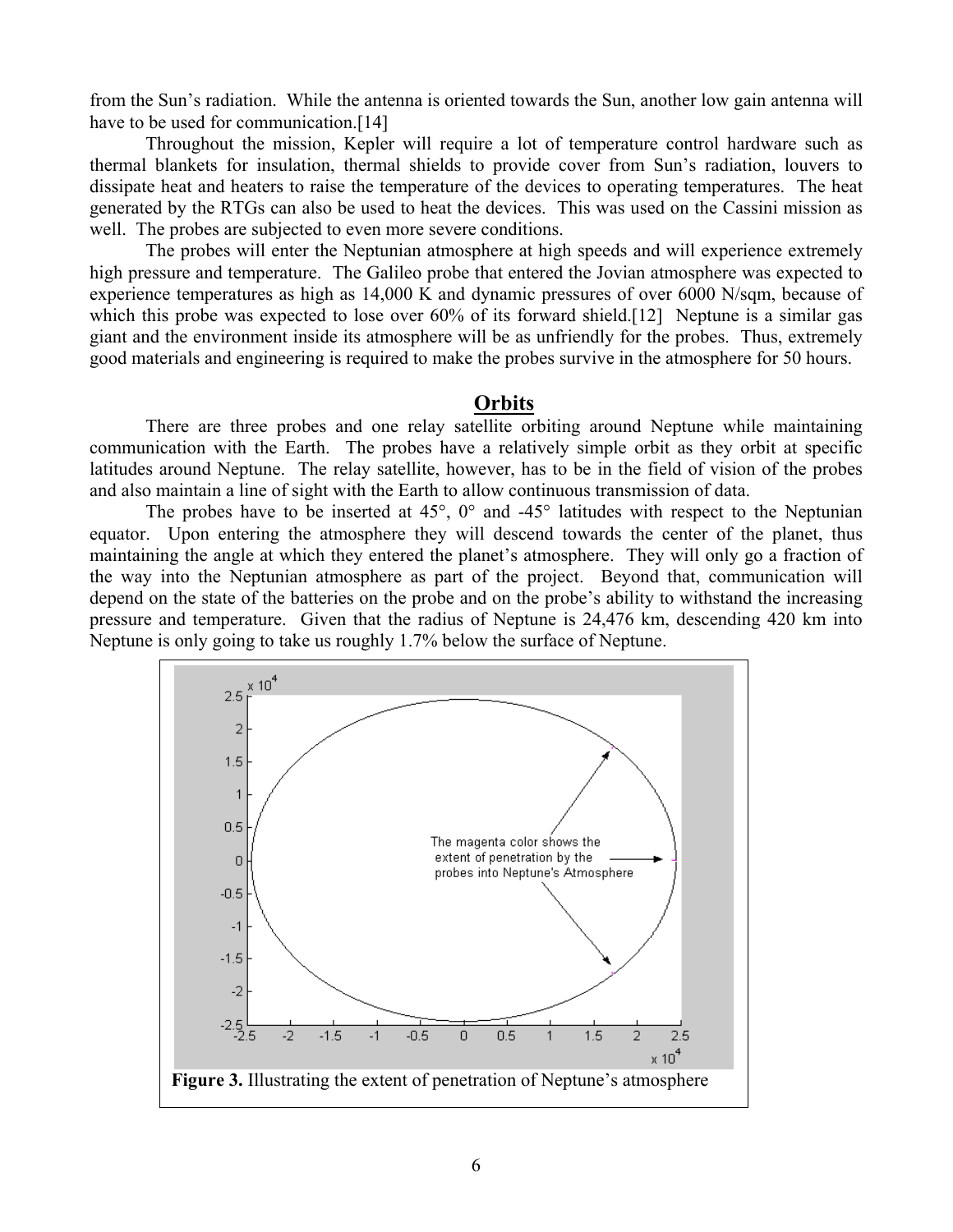The MATLAB plot in figure 3 illustrates how far into Neptune the probes will actually descend. As they descend into the surface, the probes will just rotate along with Neptune's planetary motion. Thus, the amount of time taken for one probe to complete a revolution will be equal to the length of a single Neptunian day, which is considered to be 16 hours in this design. The relay satellite will be going around Neptune in a synchronous orbit while maintaining constant contact with Earth and the probes at Neptune.

In order for the relay satellite to maintain contact with the probes, it has to stay in the field of vision of all the three probes, which simply means that the angle of elevation always has to greater than 0° and less than 180°. At the same time in order to remain in contact with Earth, the relay satellite has to be in constant field of view of the DSN. In order to maintain contact with DSN, the satellite always has to have Earth in its line of sight and cannot afford to be hidden in Neptune's shadow. This will occur if the relay satellite, Neptune and Earth fall on the same plane with Neptune in between the Earth and the satellite. The satellite will, thus, have to maintain an orbit at an incline to the plane of Neptune's equator. Considering the worst case scenario where the plane in which Neptune's equator lies will also contain the Earth, the relay satellite's orbit will have the maximum inclination to maintain a direct line of sight with the Earth. This maximum inclination, given the worst-case scenario, will be 17.13°.

The following MATLAB plot is a simulation of the satellite's orbit around Neptune. This simulation is from the perspective of a plane perpendicular to the plane of Neptune's Equator. This simulation shows the worst-case scenario in which the Earth is assumed to lie on the same plane as Neptune's equator. This figure shows that the relay satellite will never be in Neptune's shadow and will maintain a direct line of sight with the Earth.



This resolves the issue of maintaining contact with Earth, but now the relay satellite will not remain at one point in the sky as far as the probes are concerned. As the probes and the relay satellite revolve around Neptune, the look angles will constantly change. This is acceptable as long as the relay satellite can always remain in the probes' field of vision. The following MATLAB plot shows the look angles, azimuth and elevation over the course of one revolution around Neptune. From this we can see that Azimuth does not change over the course of the orbit. This is because the relay satellite will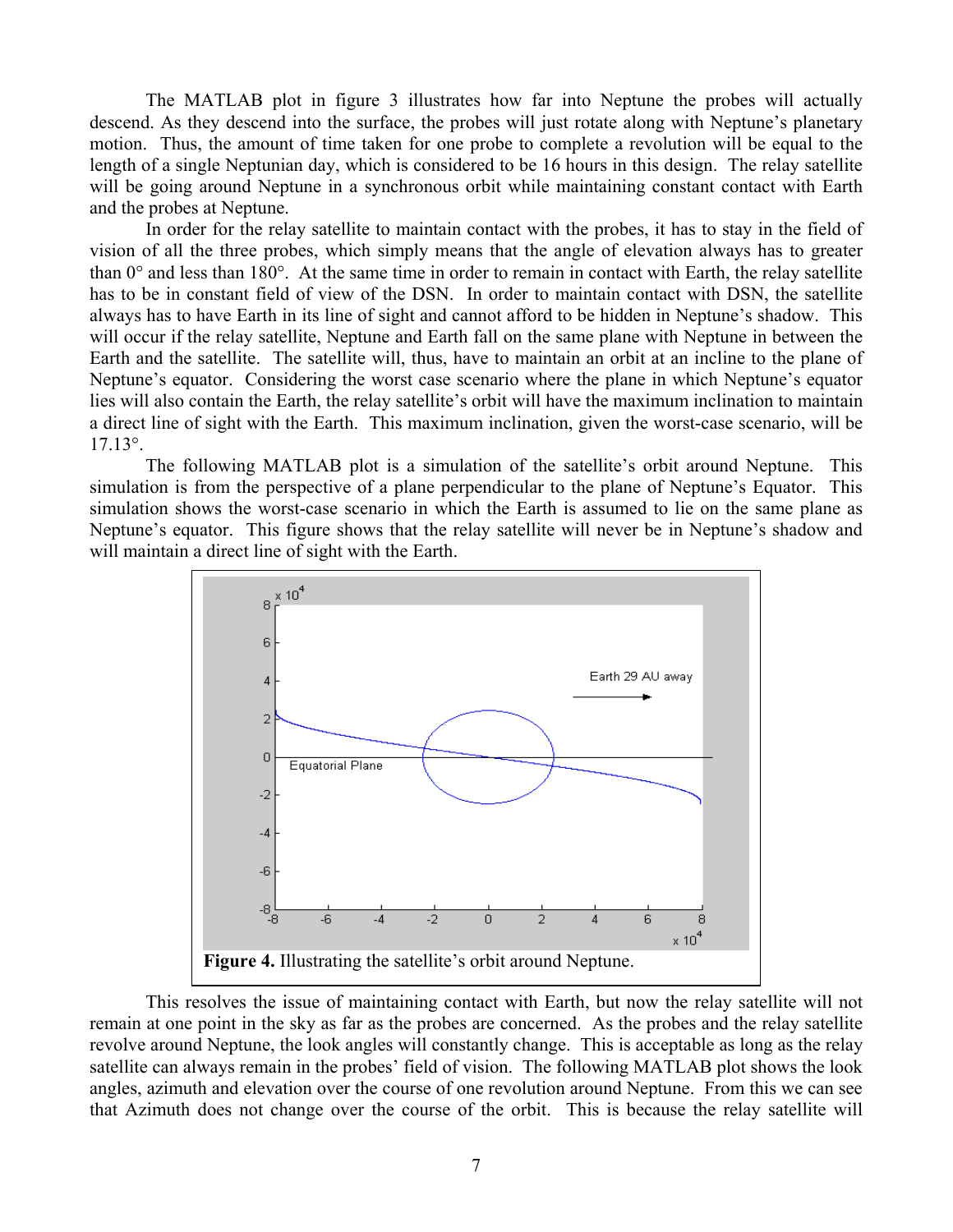

always be at the same longitude as the three probes. Thus, the azimuth is always  $0^{\circ}$  (or  $180^{\circ}$  when the elevation is greater than 90°).

The central probe has the greatest range of elevation angles ranging from just under 66<sup>°</sup> to just over 114°, a range of over 48°. The outer probes have identical ranges and angles with respect to the horizon, with a range of over 40°. Although the range of angles is higher for the center probe, it has a shorter effective path length through the atmosphere of Neptune because the angles for the outer probes with respect to the horizon are much more acute as compared to the center probe. This will affect the antenna design because we will need an antenna with a wider beamwidth for the center probe but with higher gain for the outer probes.

Although the probes will send the data back about the Neptunian atmosphere and its composition, we have a fairly good idea to characterize its behavior for our telecommunications link. Neptune's atmosphere is composed primarily of hydrogen, helium and methane with traces of water vapor, hydrogen sulfide, ammonia and phosphine. As far as telecommunication links are concerned, the atmosphere is extremely lossy and will attenuate the signal further as the probes descend into the atmosphere. The attenuation increases as a function of frequency. This behavior has been characterized by Priscilla Mohammed, whose work has been used to calculate the attenuation in the communications link.[15]

The Neptunian atmosphere has been divided into 2 km wide bands, starting from the surface down to 420 km. For each band, the attenuation caused by every gas component in the atmosphere has been recorded in units of dB/km. Thus, adding the attenuation of all the individual gases in each band at the relevant frequency gives the total attenuation in dB/km for the signal at the chosen frequency. By multiplying the attenuation by the effective path length of the signal through the atmosphere, a good estimate of the actual signal degradation can be made. Since the attenuation increases considerably as a function of frequency, the signal will be transmitted at a frequency of 500 MHz to experience lesser attenuation. Since the CDMA technique will be used to send the data from all three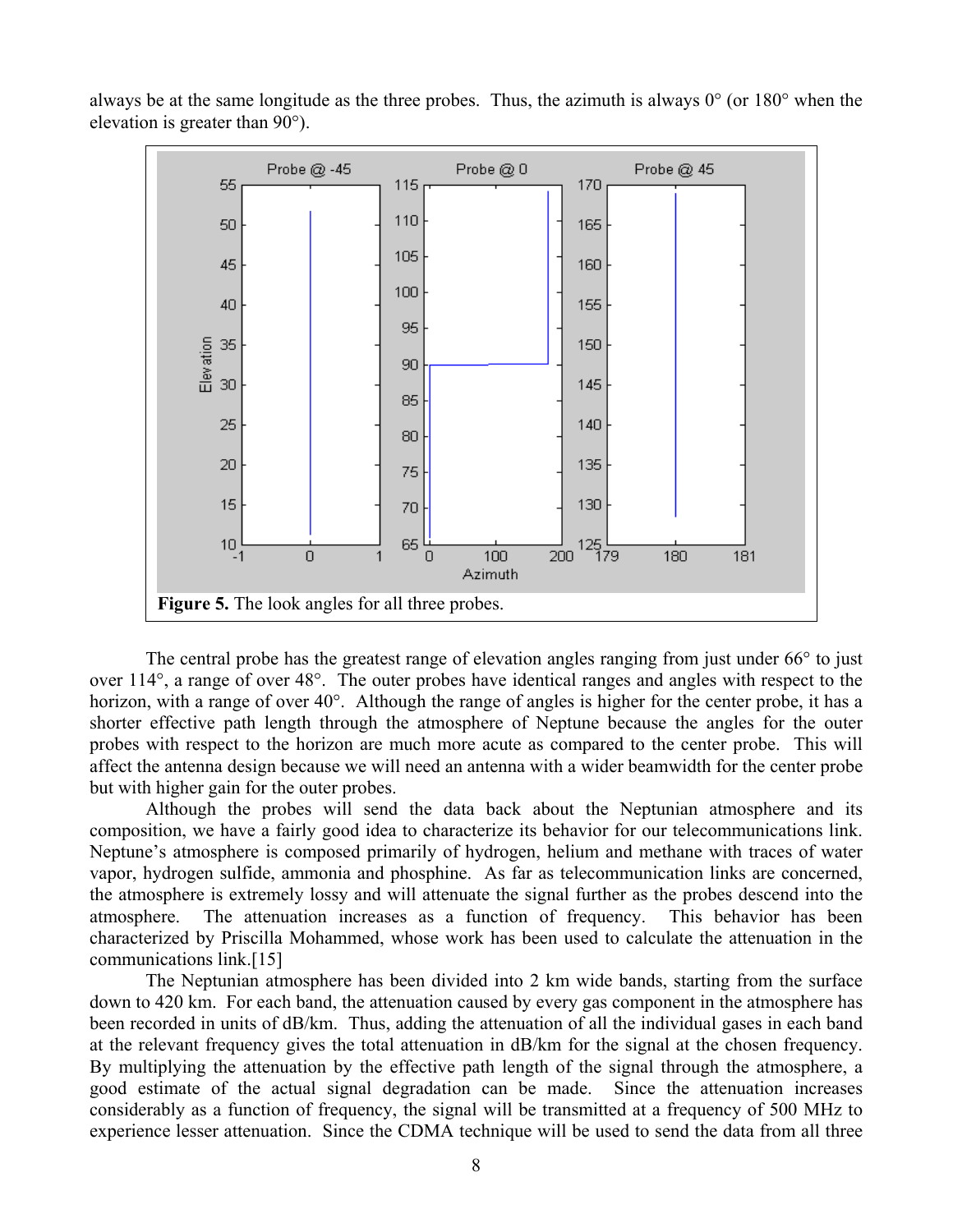probes, the final signal will have a bandwidth of 28 MHz. Thus, considering the worst case scenario by using the highest frequency of the broadband spectrum (514 MHz) and the longest path length through the atmosphere gives an attenuation of 23.33 dB for the probes at 45° and -45° latitudes and a much smaller one of 5.18 dB for the central probe. This huge difference in the total attenuation is because of the very acute angle of 11° at which the outer probes have to transmit, whereas the most acute angle for the central probe is only 65.99°. The following table shows the large variation in attenuation at the different look angles and frequencies.

| <b>Table 5.</b> The best and worse case attenuations at uplink and downlink frequencies |                     |                     |                |                |  |  |  |
|-----------------------------------------------------------------------------------------|---------------------|---------------------|----------------|----------------|--|--|--|
|                                                                                         | <b>Outer Probes</b> | <b>Center Probe</b> |                |                |  |  |  |
| <b>Attenuation</b>                                                                      | <b>Maximum</b>      | <b>Minimum</b>      | <b>Maximum</b> | <b>Minimum</b> |  |  |  |
| $F = 100$ MHz                                                                           | 1.579 dB            | $0.269$ dB          | $0.230$ dB     | $0.210$ dB     |  |  |  |
| $F = 500$ MHz                                                                           | $23.33$ dB          | 5.925 dB            | $5.215$ dB     | $4.647$ dB     |  |  |  |

This large difference between the attenuation of the outer probes and the central probe, make it necessary to design the antennas and link budgets separately. Finally, we want the signals that reach the relay satellite to have similar power because they share the bandwidth, and, a stronger signal from the central probe will make it difficult to obtain the signals from the outer probes. To overcome this problem, the antenna for the central probe is different from the antenna for the outer probes. Moreover, the transmitted power of the central probe will be less than the transmitted power of the outer probes. However, since all three signals are bound for the same destination, they have been encoded the same way with the use of the same error encoder and spread spectrum modulator.

### **Antenna Design**

The three probes will all have a single low gain antenna; while the relay satellite will have two antennas, one for communicating with the probes and another for maintaining contact with Earth. The relay satellite may also have a low gain antenna for communication while close to the Sun for telemetry control. However, it is not critical for the link from Neptune to Earth, and its design will not be considered. Here, the design of the antenna on the probes and the two antennas on the relay satellite that are used for the link from Neptune are presented.

### **Central Probe**:

This probe experiences less attenuation than the outer probes and also has to travel a smaller path length in free space while heading towards the relay satellite. Although the difference in path lengths is extremely significant while in the atmosphere of Neptune, it provides only a marginal advantage in free space. However, the beamwidth needs to be much wider in order to keep the relay satellite in its view. The requirements for a wide beam and a low gain antenna are met by a simple half-wave dipole antenna. It has a half power beamwidth of 78° and a gain of 1.64, which is equivalent to 2.15 dB. This is sufficient for the central probe. The extra beamwidth makes it easier to keep the antenna pointed towards the relay satellite. Its wider field of vision ensures that the attitude control for this antenna does not have to be extremely accurate or sophisticated.

#### **Outer Probes**:

Both the outer probes will have identical antennas because they both are essentially mirror images of each other and face exactly the same attenuation  $\&$  path length. Not only will these probes need a higher transmitted power, they will also require a more powerful antenna. It can also have a more focused beam, as the range of elevation angles is around 40° as compared to 48° for the central probe. Thus, for these probes 4 half-length dipoles are arranged in a  $2 \times 2$  formation to create an array antenna. The dipoles will be half a wavelength apart so that antenna coupling does not occur. Such a formation will provide a gain of 10.07 or 10.03 dB with a half power beamwidth of 51°. Such a design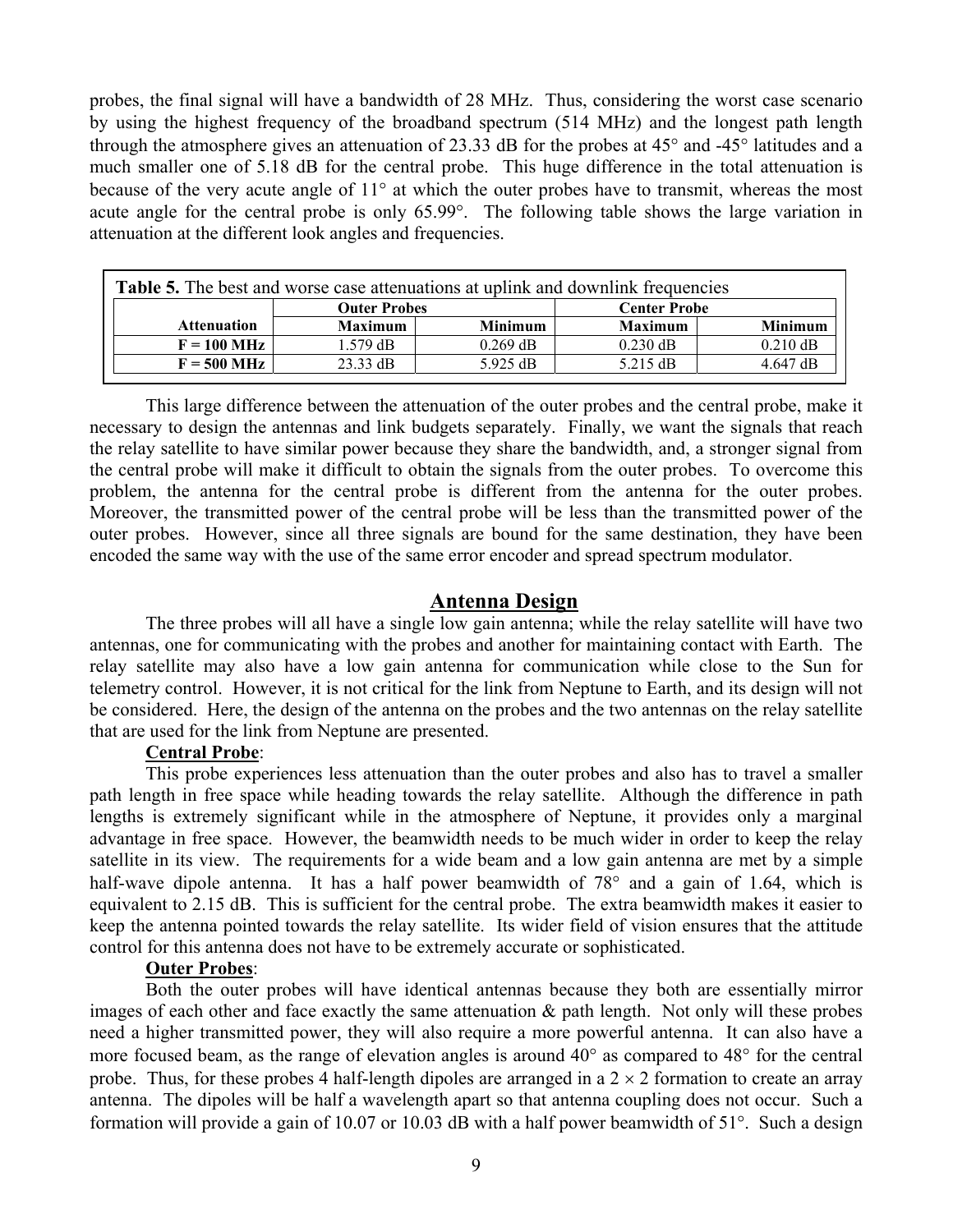provides a wider beamwidth than required, making it easier to keep the relay satellite in its field of view. In addition to attitude control systems, it can use phase shifters to steer the beam.

#### **Relay Satellite**:

The relay satellite will have two antennas: One for the probes, and one for the Earth. The antenna that will communicate with the probe will be a 2.5 m parabolic dish antenna. Assuming an aperture efficiency of 0.8, this antenna will have a gain of 22.42 dB at 500 MHz. This will provide sufficient gain for the probe signals. Given the wide signal beamwidth of all the three probes, the relay satellite will just need to orient its antenna towards its sub-satellite point and should be able to receive signals from all the three probes. This completes the antenna design for the communication link between the probes and the relay satellite.

The link between the relay satellite and Earth will require a high gain antenna both on the satellite and on the Earth. The frequency being used for this link is 8 GHz. At this frequency, the 34 m DSN dish antenna provides an extremely fine half-power beamwidth of 0.064°. It also provides an enormous gain of 68.82 dB at 8 GHz, assuming an aperture efficiency of 0.94. This will be required as the signal travels through 29 AU of deep space to reach Earth. The antenna on the relay satellite will be a 5.6 m dish, which assuming an aperture efficiency of 0.8, will provide a gain of 53 dB. The Cassini orbiter transmitted data to Earth using only 20 W of transmitted power.[18] However, the Kepler relay satellite will be over three times further away from Earth than the Cassini orbiter and, hence, will require a much higher transmit power of 60 W (17.78 dBW).

## **Communication System Design**

In this section of the report a system level design is presented for all the communication modules on the satellites. Overall the probes will send data to the relay satellite using CDMA at 500 MHz. The relay satellite will be able to communicate with the probes by sending a narrow band signal at 100 MHz. The relay satellite will send the data to Earth using a narrowband signal centered at 8 GHz whereas the DSN will use 8.5 GHz carrier frequency to send commands or information to the relay satellite.

The following figure is a block level design of the communication system that will transmit a signal from the probes to the relay satellite. Except for the Power Amplifiers and the antennas at the end of the block design both the outer probes and the central probe have the exact same design and use the same components. A different amplifier and antenna has been used on the central probe because it experiences much lesser attenuation from the Neptunian atmosphere as compared to the outer probes. Using this design similar powers are received at the relay satellite thus minimizing interference with each other. This will be further illustrated when the link budget is discussed.

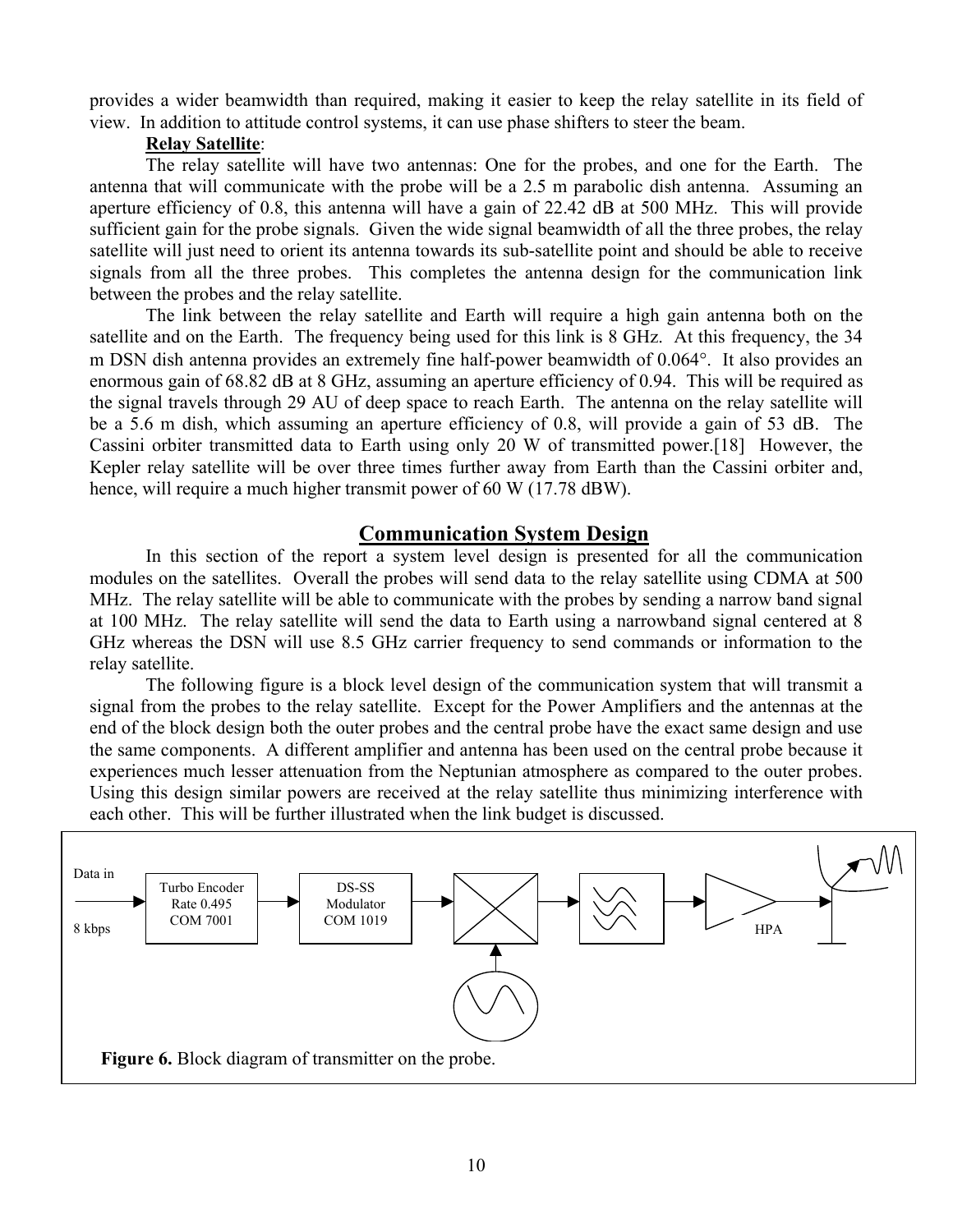The 8kbps data stream is encoded using a COM 7001 turbo encoder/decoder device. This device can work both as an encoder and decoder but for this link only the encoding function is used. Different code rates can be chosen ranging from 0.97 to 0.25 rate encoding. [19] For this link a rate 0.495 encoding scheme is used. This results in a 16.16kbps encoded data stream which is then fed into COM 1019 which is a direct sequence spread spectrum modulator. This outputs the data at a rate of 20Mcps and can implement a various different chipping sequences such as gold codes or even GPS chipping sequences.[20] Since only 3 long sequences need to be used, they should be carefully selected so that they exhibit almost ideal sequence behavior. This component also modulates the signals with a roll-off factor of 0.4 and behaves also does the job of a raised root cosine (RRC) filter. This baseband analog signal is now modulated up to a 500 MHz carrier frequency with the help of a local oscillator and mixer. These components and processing is common to all the three probes. However, the amplifier and the antenna for the outer probes are different than the amplifier and antenna for the central probe. The outer probe uses a high power amplifier (HPA) that provides an output power of 17dB. The HD17987 is an example of such an amplifier.[22] The central probe uses a smaller amplifier that provides an output power of around 7dB such as the HD18858. The antenna for the central probe as explained earlier is a half wave dipole whereas the outer probes use a 2 by 2 array of half wave dipoles.

The signal sent out by this setup is received by the 2.5 m dish on the relay satellite. The block diagram representation of the receiver on the relay satellite is shown in the next figure. These two systems combined form the communication uplink from the probe to the satellite. The link budget calculation for this link is summarized in Table 6 and is presented in detail in Appendix A. Although this is a very optimistic calculation, without accounting for all the miscellaneous losses, it still proves the validity of the design because it exaggerates losses and attenuation.



This setup of this system is almost the mirror image of the one discussed previously. The signal is received by the relay satellite and is extremely weak and noisy. Hence, it is amplified with a low noise amplifier. The MAX 2640 manufactured by Maxim has a noise figure of only 0.9 dB and provides sufficient gain.[23] It is then filtered before being downconverted to a baseband signal using a local oscillator at 500 MHz and AD 8343 which is an active mixer.[24] This analog signal is then demodulated using COM 1018.[25] This spread spectrum modulator performs the exact opposite operation as the COM 1019 by converting the analog signal to digital and by despreading the wideband signal using the chipping sequence. This signal is then fed into COM 7001 which is used as a turbo decoder this time to extract the original 8kbps data stream. Although the design should work, but as with all satellite links, it is the power that is the limiting factor. The link budget summary below validates that for this link the power is sufficient to have virtually error free communication.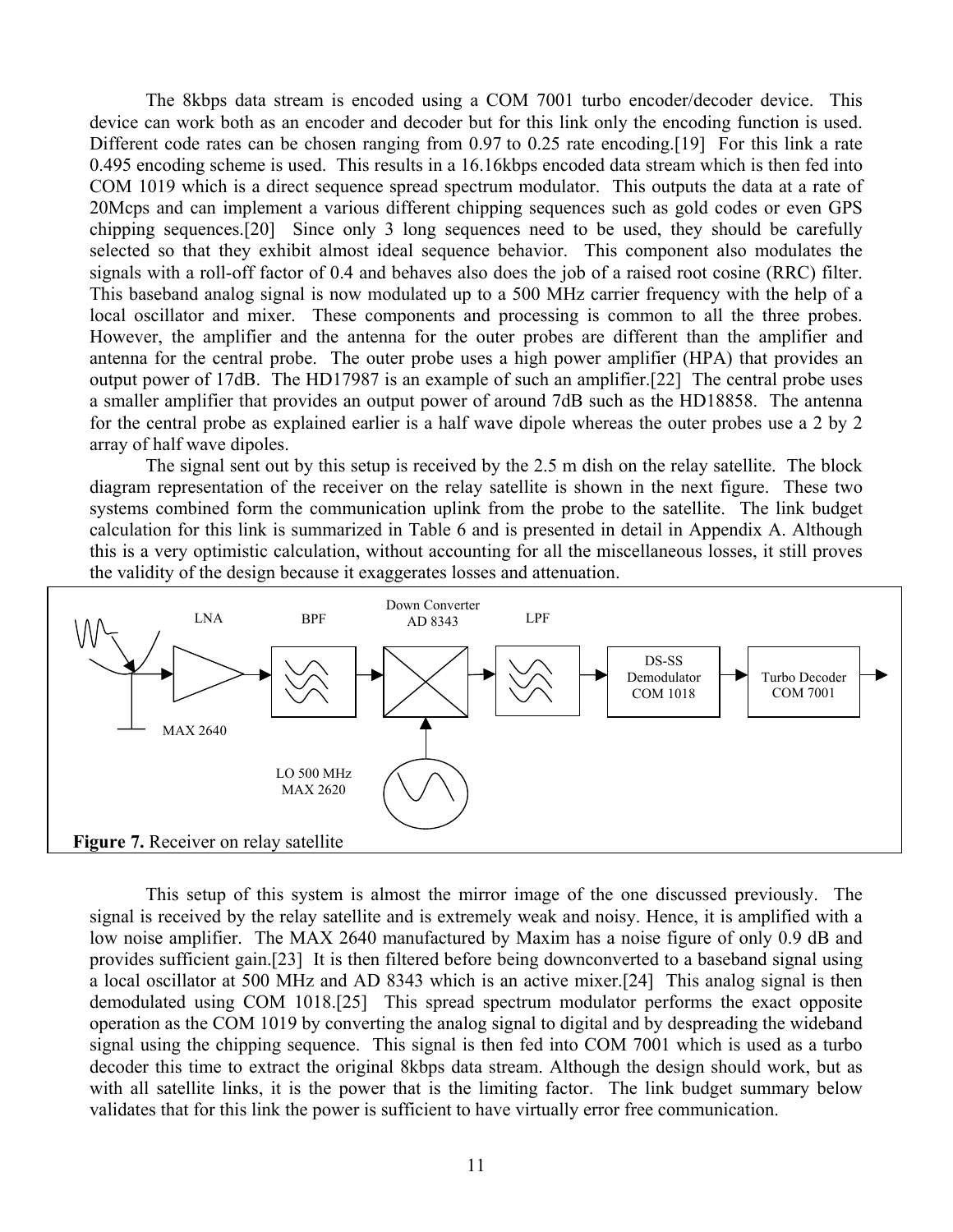| <b>Table 6.</b> Link Budget Calculation from Probe to Relay Satellite |                                                   |                                      |       |                                             |
|-----------------------------------------------------------------------|---------------------------------------------------|--------------------------------------|-------|---------------------------------------------|
|                                                                       | <b>Outer Probe (-</b><br>$45^{\circ}, 45^{\circ}$ | <b>Center Probe</b><br>$(0^{\circ})$ | Units | Source/Component                            |
| <b>Initial Data rate</b>                                              | 8                                                 | 8                                    | Kbps  | Project Statement                           |
| <b>Encoded Data</b>                                                   | 16.1616                                           | 16.1616                              | Kbps  | Com7001                                     |
|                                                                       |                                                   |                                      |       | Rate 0.495 Turbo Encoder                    |
| <b>Spread Spectrum</b>                                                | 20                                                | 20                                   | Mcps  | Com1019                                     |
| <b>Signal Bandwidth</b>                                               | 28                                                | 28                                   | MHz   | CDMA SS Modulator (BPSK)                    |
|                                                                       |                                                   |                                      |       | $\alpha = 0.4$                              |
| <b>EIRP</b>                                                           | 27.03                                             | 9.15                                 | dBW   | $Pt + Gt$                                   |
| <b>Atmospheric Attenuation</b>                                        | 23.33                                             | 5.215                                | dB    | $[15]$                                      |
| Worst case (A)                                                        |                                                   |                                      |       |                                             |
| Path loss in free space                                               | 181.74                                            | 181.74                               | dB    | $20*log(4*\pi*R/\lambda)$                   |
| Antenna Gain (Gr)                                                     | 22.42                                             | 22.42                                | dB    | Dish antenna $d = 2.5m \eta = 0.8$          |
| <b>Relay satellite</b>                                                |                                                   |                                      |       |                                             |
| Rx signal power (Pr)                                                  | $-155.62$                                         | $-155.35$                            | dB    | $Pr = Pt + Gt - A - Pl + Gr$                |
| <b>Noise Power (N)</b>                                                | $-129.57$                                         | $-129.57$                            | dBW   | $N = 10*log(kTsB)$                          |
| Interference (I)                                                      | $-138.12$                                         | $-135.71$                            | dBW   | $I = Pr$ of the other two signals           |
| Total Noise $(N + I)$                                                 | $-129.003$                                        | $-128.522$                           | dBW   | $N+I = 10*log(10^{N}/N/10) + 10^{N}(I/10))$ |
| <b>SINR</b>                                                           | $-26.347$                                         | $-27.098$                            | dB    | $SINR = Pr - (N+I)$                         |
| (C/N)despread                                                         | 4.583                                             | 3.832                                | dB    | $(C/N)$ despread = SINR + Gproc             |
|                                                                       |                                                   |                                      |       | Gproc = chips/bit = $10*log(20e6/16.16e3)$  |
| <b>Coding Gain (Gc)</b>                                               | 8.1                                               | 8.1                                  | dB    | Coding gain at BER of 10e-6                 |
|                                                                       |                                                   |                                      |       | Com 7001 Data Sheet                         |
| <b>Final Signal to Noise Ratio</b>                                    | 12.683                                            | 11.932                               | dB    |                                             |
| <b>Required SNR</b>                                                   | 10.4                                              | 10.4                                 | dB    | SNR for BPSK for a BER of 10e-6 [16]        |

 $T$  li $\epsilon$  ii  $D$  l  $\epsilon$   $\epsilon$  1. Link  $P$   $\epsilon$   $D$   $\epsilon$   $\epsilon$   $D$  1.  $\epsilon$   $\epsilon$   $\epsilon$  1. The  $P$ 

As seen from the last row of Table 5, the required signal to noise ratio for a BPSK signal, in order to maintain a bit error rate of  $10^{-6}$ , is 10.4 dB.[16] This already provides an additional 1 dB for implementation losses and miscellaneous losses. Moreover, a system temperature of 400 K is an exaggerated value that more than compensates for any noise that may be inserted into the system by any of the devices. The system temperature for an antenna pointing to Neptune is estimated to be 345 K by extrapolating the values from the graph in David DeBoer's PhD thesis.[17] Thus, ample implementation margins and extra buffers are available for this link to work properly. Moreover, the atmospheric attenuation included in this link budget calculation is the worst possible and so is the path loss in free space. Actually, the link will experience such severe attenuation for only a fraction of the time and will experience a much higher received power. The increase in received power will still not adversely affect the transmission from other signals. The interference considered is the worst-case scenario and will normally be less than the value that has been used for calculations. The interference values used in this link budget calculation are the sum of the maximum possible received power from the other two probes. Thus, by using the minimum received power from one probe and the maximum power from the interfering signal, we are still able to resolve a signal error free. The actual BER for this link will be much smaller than  $10^{-6}$ . The Voyager spacecraft uses a 16,384 interleaver and 10 iterations on a rate ½ turbo code that requires an S/N ratio of 0.7 dB only.[16] If such a coding scheme is used on this link, then the despread C/N ratio is already over 2.5 dB more than the required value of 0.7. This further increases the margin and makes the link stronger.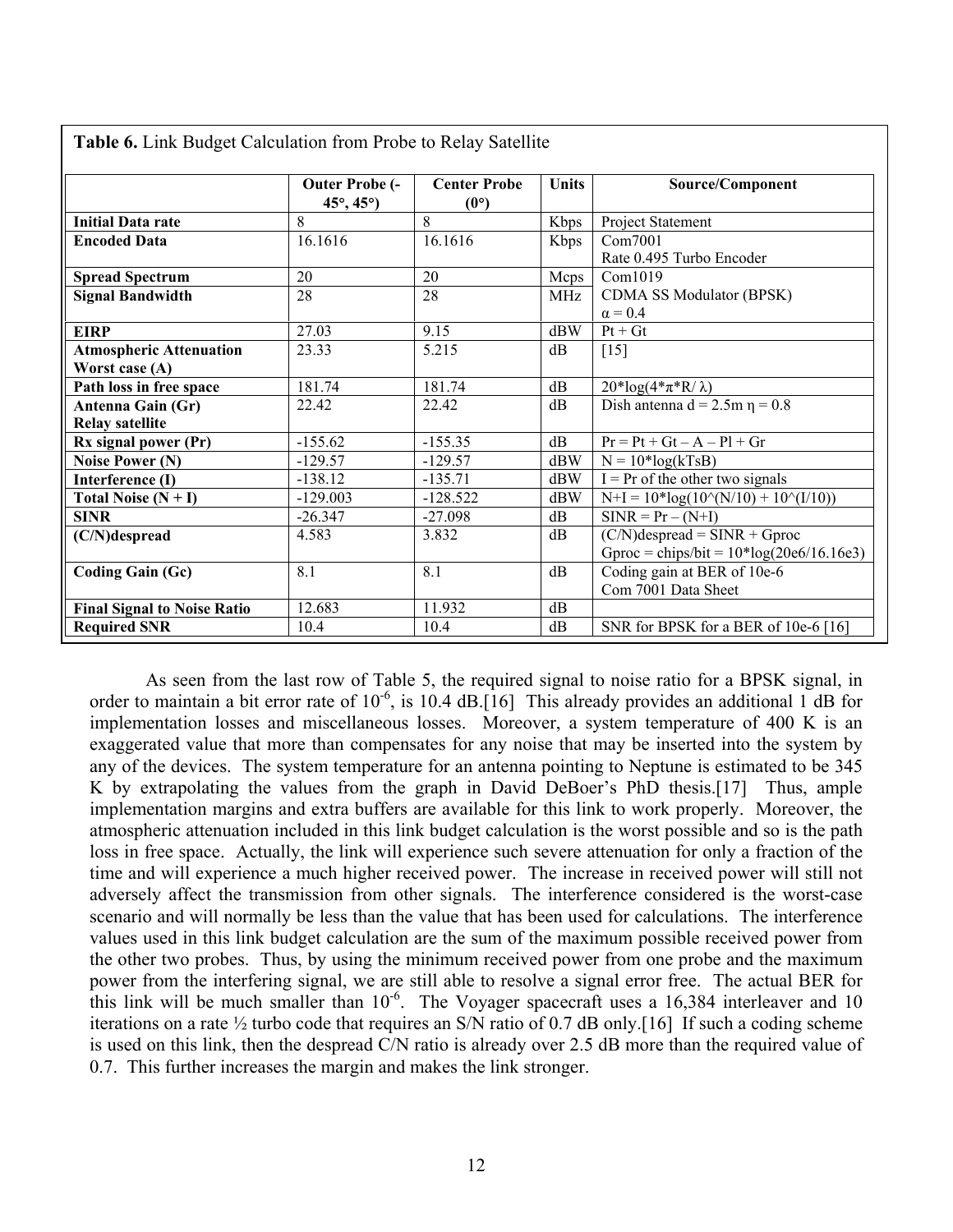

The other critical link in the Kepler project is the downlink from the relay satellite to the Earth Station. The data that is received from the three probes is first merged together into a single data stream so that it can be relayed back to Earth without the use of any multiple access schemes. There is an overhead involved with merging data streams and so the resultant stream will be have higher bit rate than just 24 kbps which is the sum of the three individual streams. For this design an overhead of 6kb has been added. Thus, the data will have to be relayed back to Earth at a rate of 30 kbps. This data will first be encoded using the same COM 7001 turbo encoder at rate 0.495. This will then be modulated using a COM 1002 baseband modulator with a roll-off factor of 0.4.[25] It is then modulated up to its 8 GHz carrier frequency and then amplified with a HPA to a final transmit power of 17.78 dB.[26,27] Then it is transmitted using the satellite's 5.6 m dish high gain antenna. This signal will then reach the Earth over four hours later after traveling through four billion three hundred and thirty eight million kilometers of free space. Although the signal is virtually undetectable when it reaches the Earth it is still much stronger than the noise present in its frequency band. The link budget for the downlink from the relay satellite to the DSN on the Earth is summarized in the table below and it is even stronger than the probe to relay satellite link.

| Table 6. Link Budget Calculation from Relay Satellite to Earth Station |           |              |                                   |  |  |
|------------------------------------------------------------------------|-----------|--------------|-----------------------------------|--|--|
| <b>Item</b>                                                            | Value     | Unit         | Source                            |  |  |
| Data rate                                                              | 30        | <b>K</b> bps | 3 * 8Kbps and assumed overhead    |  |  |
| <b>Encoded data</b>                                                    | 60.61     | Kbps         | Rate 0.495 Turbo encoder Com 7001 |  |  |
| <b>Signal Bandwidth</b>                                                | 84.854    | KHz          | Com1019 Modulator (BPSK)          |  |  |
|                                                                        |           |              | $\alpha = 0.4$                    |  |  |
| <b>Noise Bandwidth</b>                                                 | 60.61     | KHz          | $Bn = Symbol$ rate                |  |  |
| <b>Transmitted Power Pr</b>                                            | 17.78     | dBW          | LNA configuration                 |  |  |
| <b>Antenna Gain Gt</b>                                                 | 53        | dВ           | $D = 5.6m$                        |  |  |
| <b>EIRP</b>                                                            | 73        | dBW          |                                   |  |  |
| Wavelength $(\lambda)$                                                 | .0375     | m            | $\lambda = c/f_c$                 |  |  |
| Path Loss (PI)                                                         | 303.25    | dB           | $20*log(4*\pi*R/\lambda)$         |  |  |
| Antenna Gain (Gr)                                                      | 68.82     | dB           | $d = 34m$ eta = 0.94              |  |  |
| <b>DSN</b>                                                             |           |              |                                   |  |  |
| <b>Received Power (Pr)</b>                                             | $-163.65$ | dBW          | $Pr = Pr + Gt + Gr - Pl$          |  |  |
| <b>Noise Power (Pn)</b>                                                | $-167.77$ | dBW          | $Pn = 10*log(k*Tsys*Bn)$          |  |  |
| C/N                                                                    | 4.12      | dB           | $Pr-Pn$                           |  |  |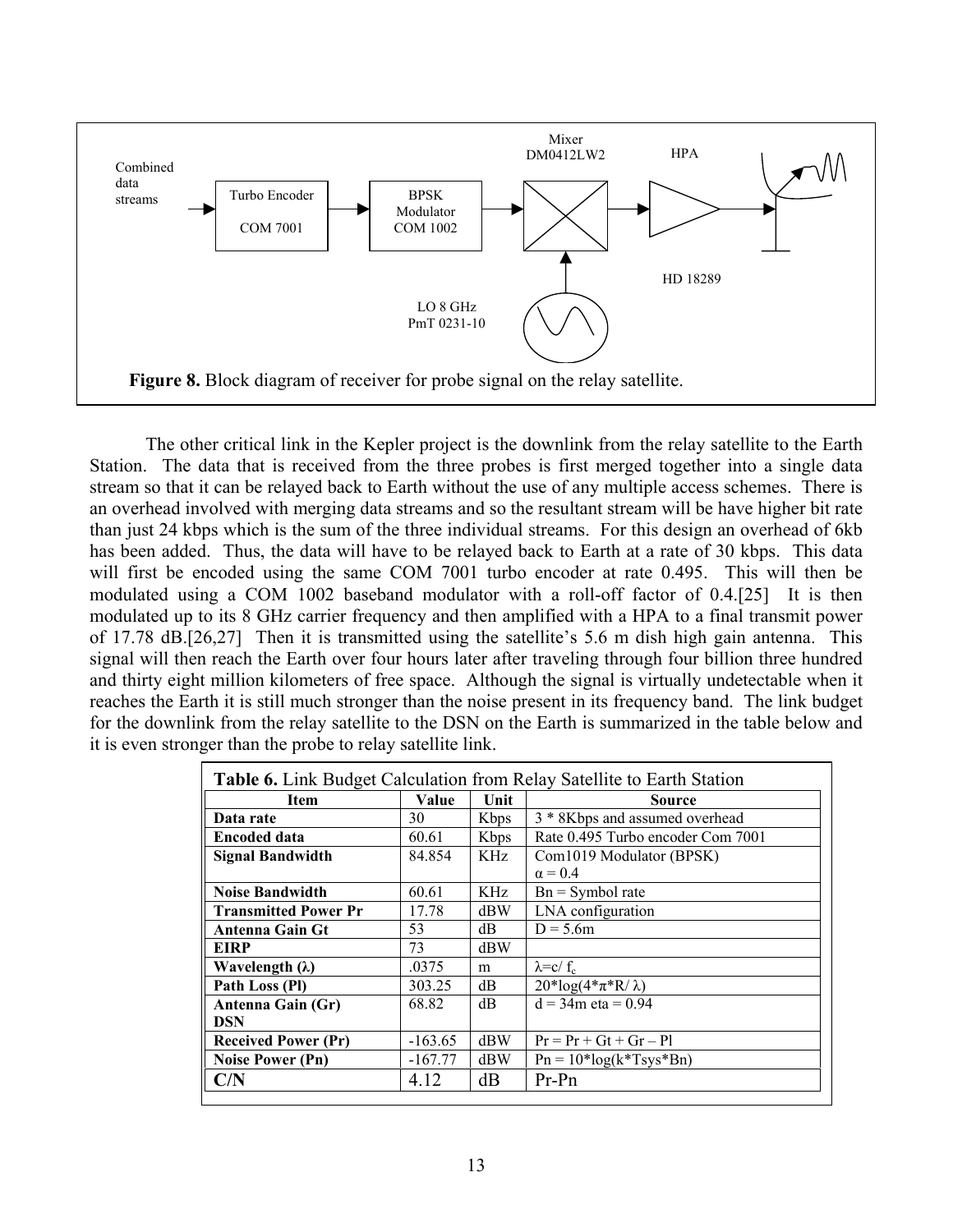The signal is extremely narrowband as it is only 84.85 KHz wide. The received signal to noise ratio, without the coding gain, is 4.12 dB. This is an extremely good ratio as some of the turbo code devices require much less than that to decode the signal without any errors. Jet Propulsion Lab had planned to use rate 1/6 turbo code on board the Cassini. This code is so powerful that a C/N of 0 dB is required for error-free recovery of data.[16] If such an encoding scheme is used, we can see that an implementation margin of over 4 dB is available for miscellaneous losses including attenuation caused by rain. With the critical power limiting links functional, it is much simpler to see the working of the return links. Their designs look almost identical to their corresponding links except that they operate at different frequencies and are not as severely power limited.

First considering the uplink from the DSN based Earth station to the relay satellite. The carrier frequency for this link is 9 GHz. The DSN can transmit as high as 500,000 Watts. Considering such a high transmit power with almost the same constraints as the downlink the uplink is extremely strong. Here is a block diagram of the receiver on the relay satellite to receive this signal.



The link budget calculation for this link can be seen in the appendix. Only the communication link from the relay satellite to the probe has not been considered. This link will employ a frequency of 100 MHz so that it experiences extremely low attenuation from Neptune's atmosphere.[15] Moreover, this signal need not employ any kind of multiple access technique and hence will be an extremely narrow band signal. A block diagram illustrates the main components of this link. The details of the link budget calculations can be found in the appendix. Along with the receiving systems, the three probes will need to have different antennas for this link. This is because the half wave dipoles for 500 MHz will be too long for this wavelength. Thus a single half wave dipole for a frequency of 100 MHz will have to be mounted on each of the three probes as a receiving antenna for this link. After the exaggerated losses and by considering the worst case attenuation that is only faced by the outer probes for a very short period of time, the link is still virtually lossless. A signal bandwidth of 1 MHz is assumed.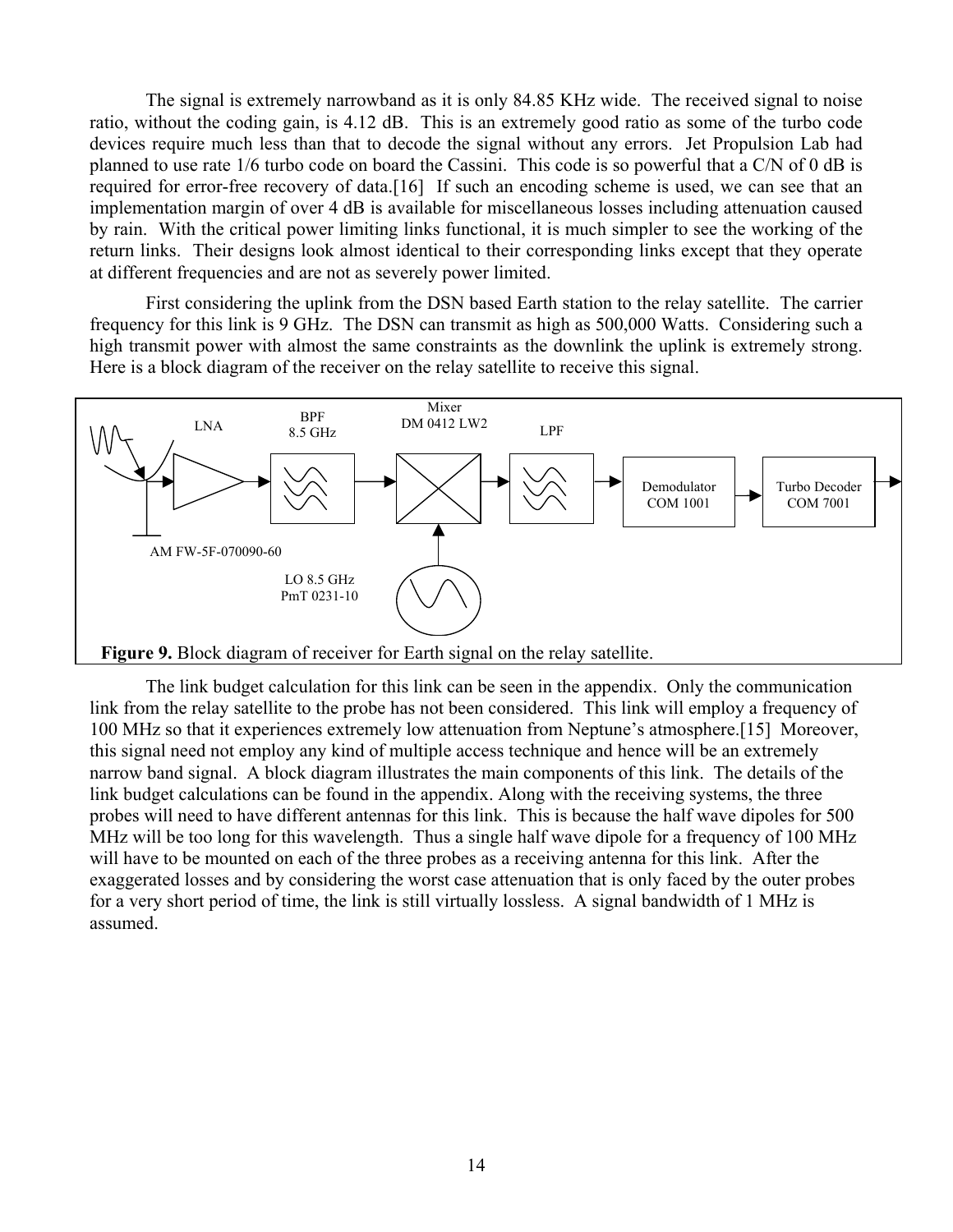

## **Cost, Reliability and Performance of components**

All the components used in these system level designs are off the shelf components that are widely available for use and not really applicable for use on a satellite. Not only are they not space certified but they are not sophisticated enough to provide the awesome performance that is required on space crafts. These devices are used to help serve as an example and illustrate the feasibility of the design. Thus, none of the parts used are actually worthy of being on the Kepler mission and a more sophisticated device will have to be made that will have the same functionality or behavior and in addition will dissipate less energy and will be space certified. Thus, the cost of these parts will not provide an accurate estimate of the cost. However, the cost of these components can be used to come up with a ball park figure for the cost of the communication systems. Table 7 lists the prices of some of the products used while comparable devices are used as a guide to guess prices for the products that are not readily available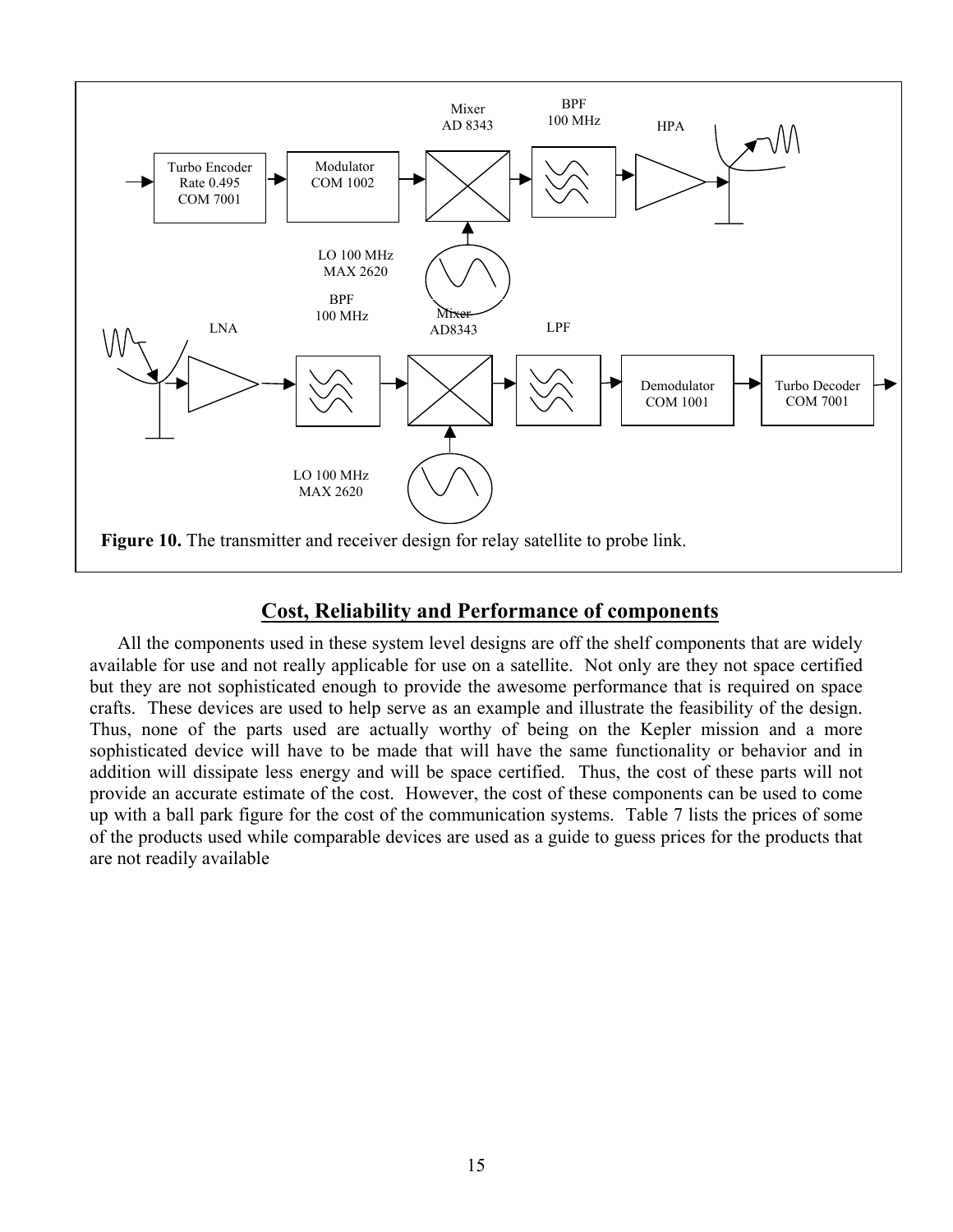| Component                   | <b>Quantity used</b> | <b>Total Cost</b> |             |
|-----------------------------|----------------------|-------------------|-------------|
| <b>COM 7001</b>             | \$375                | 10                | \$3,750     |
| (Error coder/decoder)       |                      |                   |             |
| <b>COM 1002</b>             | \$295                | $\overline{2}$    | \$590       |
| Modulator                   |                      |                   |             |
| <b>COM 1001</b>             | \$295                | $\overline{4}$    | \$1180      |
| <b>Demodulator</b>          |                      |                   |             |
| <b>COM 1019</b>             | \$295                | 3                 | \$885       |
| <b>SS Modulator</b>         |                      |                   |             |
| <b>COM 1018</b>             | \$295                |                   | \$295       |
| <b>SS Demodulator</b>       |                      |                   |             |
| <b>Mixers</b>               | \$4.36               | 8                 | \$34.88     |
| <b>High Power Amplifier</b> | \$2000               | 5                 | \$10,000    |
| <b>LNA</b>                  | \$0.80               | 5                 | \$4.00      |
| <b>Oscillators</b>          | \$1.98               | 10                | \$19.80     |
| <b>Filters</b>              | \$1.35               | 8                 | \$10.80     |
| <b>Total cost</b>           |                      |                   | \$16,769.48 |

This table has summarized the cost of the components only. It would cost a lot more when trying to interface them correctly. The additional cost of wires, passives and other setup devices such as batteries will drive up the cost further. Considering a 100% overhead such a system would cost \$33,539. However, this is only when looking at the retail prices available. All the parts on the Kepler mission will have to be made on special order using the best of the materials and processes. This will drive up the cost significantly and choosing a factor of 1000 to estimate the increase in cost, the final communication system will cost 33.54 million dollars. However, this ignores the cost of the antennas which will be a very significant cost. Moreover, the antennas will have to have attitude control which will be expensive as well. The Cassini mission is estimated to have a cost of \$3.4 billion already and the Kepler mission is on a larger magnitude than the Cassini it will cost significantly more than that as well.[28]

5 billion dollars can easily be allotted to this mission and it may require more because of the length of the mission. However, this endeavor deep in space can help us find answers about the creation of life on our planet. Moreover, the cost of this mission can also be justified easily. The three probes going into the Neptunian atmosphere will send data at 8kbps for 50 hours. Thus, after 50 hours 4.32 gigabits of data would have been sent by the probes alone. Considering that this is the only scientific data that the Kepler project ever returns the cost per bit of this project is only \$1.157. It is however, impossible that the relay satellite will not send back data gathered through its own scientific instruments. Imagining a project length of 15 years, even if the relay satellite collects and sends back data at an unbelievably slow rate of 50 bits per second 23.65 gigabits of data will be received at Earth. Now the cost per bit of information is only 17.7 cents. A lot more data will actually be received since the satellite has the capability to transmit at a higher rate and also will have data to send back that no one on Earth has ever seen. Thus, when the cost is measured up against the benefit, sending the Kepler mission to Neptune seems a logical choice especially since it has such an efficient and well designed communications system.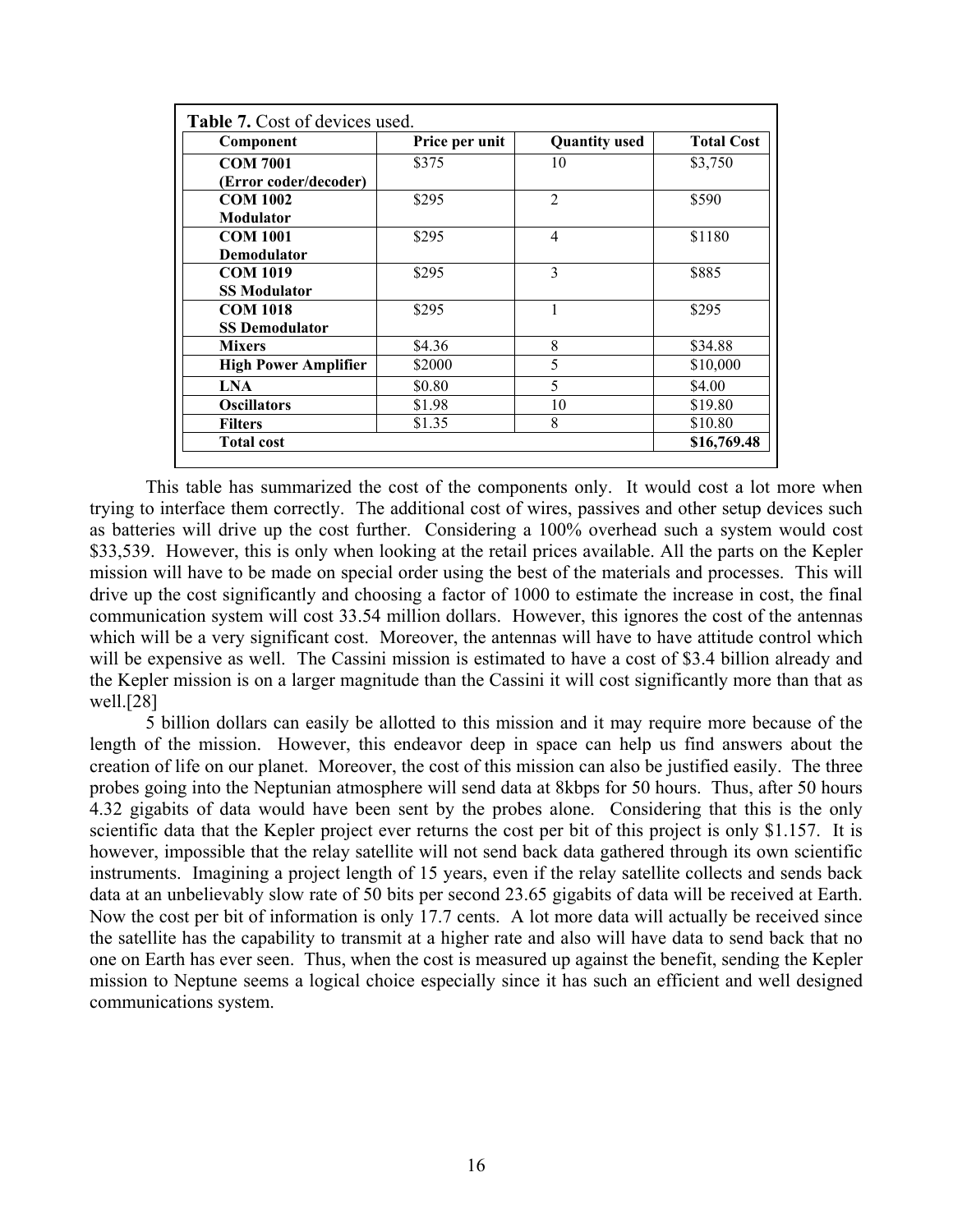## **Appendix A**

## **Satellite Link Budgets Calculations**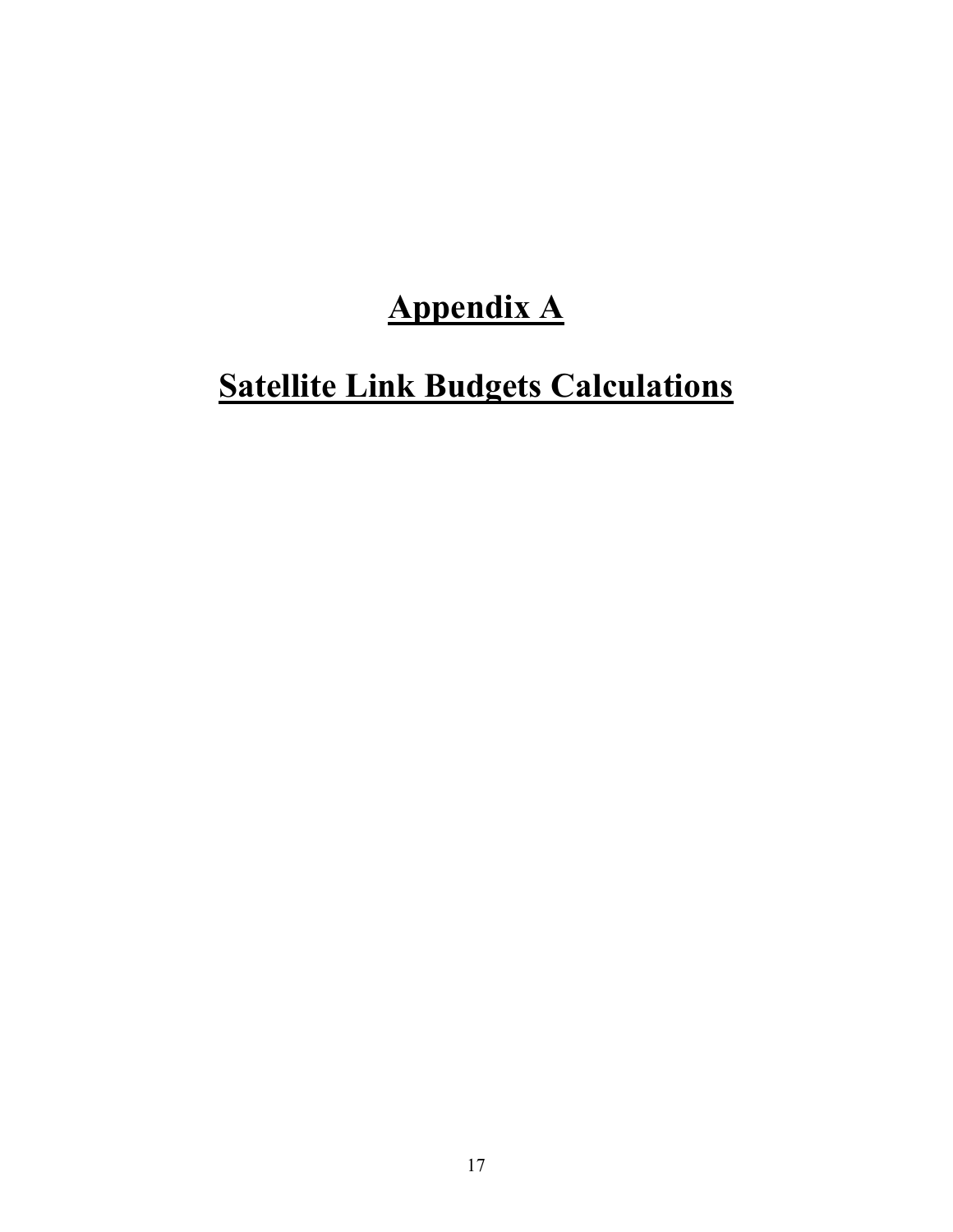#### **Link from Probe to Relay Satellite**

Note: Although the center probe and outer probe have different link budget calculations they are shown simultaneously here.

Data = 8kbps Encoded with rate 0.495 rate encoder

 $datarate = \frac{6 \times 10}{0.495} = 16.16kbps$  $=\frac{8\times10^3}{8\times10^3}$  = 16.16*kbps* This encoded data is now put into a SS modulator (20 Mchips/sec)  $chips/bit = 30.93dB$  $G_{proc} = \frac{chips}{bit} = 10 \log \left( \frac{20 \cdot 10^6}{16.16 \cdot 10^3} \right) = 1237.5 chips/bit = 30.93$  $= 1237.5 chips/bit =$ ⎠ ⎞  $\overline{\phantom{a}}$ ⎝  $\sqrt{}$ •  $=\frac{chips}{\ln x} = 10 \log \left( \frac{20}{\ln x} \right)$ *m* 0.6  $f_c = 500MHz$  $500 \times 10$  $3 \times 10$ 6 8 ∴  $\lambda = \frac{3 \times 10^8}{500 \times 10^6} = 0.6m$   $\lambda = \frac{A}{f_c}$  $\lambda = \frac{c}{r} R = 58361$ *km* 

$$
Pl = 20 \log \left( \frac{4 \pi R}{\lambda} \right) = 20 \log \left( \frac{4 \pi 58361 \times 10^3}{0.6} \right) = 181.74
$$

$$
G_R = \eta \left(\frac{\pi d}{\lambda}\right)^2 = 0.9 \left(\frac{\pi \times 2.5}{0.6}\right)^2 = 174.582 = 22.42 dB
$$

For the center probe worst case attenuation  $A = 5.215dB$ ,  $Pt = 7dB$ ,  $Gt = 2.15dB$ For the outer probes worst case attenuation  $A = 23.33dB$ ,  $Pt = 17dB$ ,  $Gt = 10.03dB$  $Pr = Pt + Gt - A - P1 + Gr$ For center probe: Pr = 7 + 2.15 − 5.215 −181.74 + 22.42 = −155.35*dB* For outer probes: Pr = 17 +10.03 − 23.33 −181.74 + 22.42 = −155.62*dB*  $N = 10 \log(KT_s B), K = 1.38 \times 10^{-23}, T_s = 400 K, B = 20 MHz$  $N = 1.104 \times 10^{-13}$  *Watts* =  $-129.57$  *dB* 

Interference (I) is the received power of the other two signals. The worst case scenario is considered in which the other two signals are received at the highest power possible and the signal to be decoded is the weakest. Since all things remain virtually the same only the attenuation changes. Using the least attenuation experienced

I for center probe =  $-155.62 + 23.33 - 5.925 + 10 \log(2) = -135.21 \text{ dB}$ I for outer probes =  $10 \log(10^{-13.82} + 10^{-15.485}) = -138.122 dB$ 

$$
N + I = 10 \log \left( 10^{\frac{N}{10}} + 10^{\frac{I}{10}} \right) = -128.522 \text{dB}
$$
 for center probe and -129.003 dB for the outer ones

 $= -155.62 - (-128.522) = -27.098dB$  $= -155.35 - (-129.003) = -26.347$  dB for the outer probe  $SinR = Pr - (N + I)$ 

$$
\left(\frac{C}{N}\right)_{despread} = SinR + G_{proc}
$$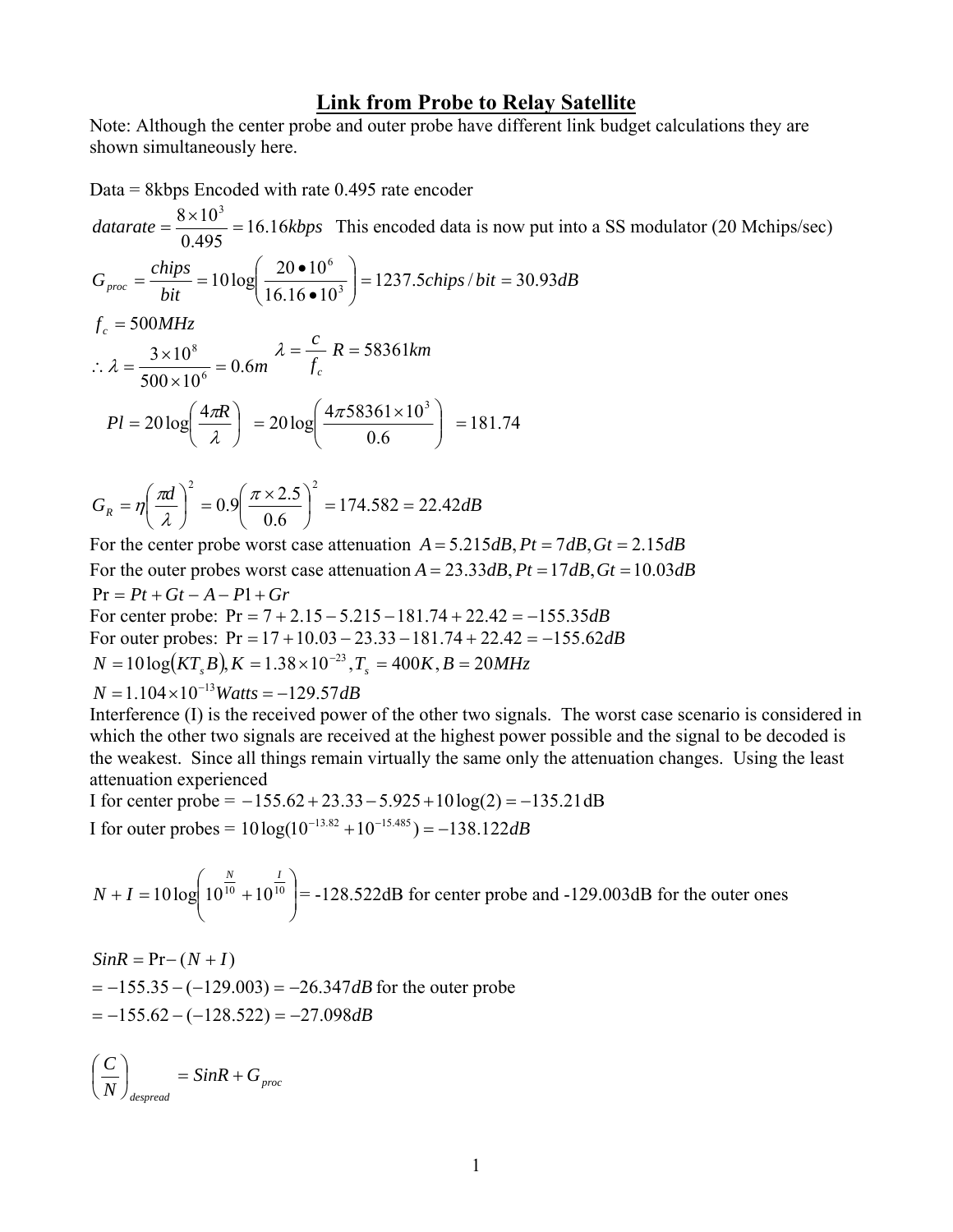For outer probes *N despread*  $\left(\frac{C}{M}\right)$ ⎠  $\left(\frac{C}{\sqrt{2}}\right)$ ⎝  $\left(\frac{C}{\cdot}\right)$  = -26.347dB + 30.93 dB = 4.583dB For the center  $\text{probe}\left(\frac{C}{N}\right)_{\textit{despread}}$ ⎠  $\left(\frac{C}{\sqrt{2}}\right)$ ⎝  $\left(\frac{C}{\cdot}\right)$  = -27.098dB + 30.93 dB = 3.832dB Coding gain for rate  $0.495$  Turbo code for BPSK =  $8.1$ dB Final  $N$   $\int_{\mathit{BPSK}}$  $\left(\frac{C}{V}\right)$  = 4.583dB + 8.1 dB = **12.683dB** for outer probes  $\left(\,N\,\right)$ Final  $N$   $\int_{\mathit{BPSK}}$  $\left(\frac{C}{M}\right)$ ⎠  $\left(\frac{C}{\sqrt{2}}\right)$ ⎝  $\left(\frac{C}{\sqrt{1}}\right)$  = 3.832dB + 8.1 dB = 11.932dB for center probe

## **Link from Relay Satellite to Probe**

This link uses 100 MHz frequency with a bandwidth of 1 MHz. All the three probes have a half wave dipole to receive this signal and the relay satellite transmits using its 2.5m dish. This data is also turbo coded which gives the signal an 8.1dB coding gain.

$$
G_T = \eta \left(\frac{\pi d}{\lambda}\right)^2 = 0.9 \left(\frac{\pi \times 2.5}{0.6}\right)^2 = 6.169 = 7.902 dB
$$
  
\n
$$
G_R = 2.15 dB, A = 1.58, Pt = 17 dB
$$
  
\nPath loss  $Pl = 20 \log \left(\frac{4\pi R}{\lambda}\right) = 20 \log \left(\frac{4\pi 58361 \times 10^3}{3}\right) = 167.76$   
\nPr = Pt + Gt - A - P1 + Gr = 17 + 7.902 - 1.58 - 167.76 + 2.15 = -142.29 dB

Assuming a system temperature of 150 Kelvin at a bandwidth of 1Mhz  $N = 10 \log(KT, B), K = 1.38 \times 10^{-23}, T = 150K, B = 1MHz$  $N = 2.07 \times 10^{-15}$  *Watts* =  $-146.84$ *dB*  $(-146.84) = 4.5503dB$  $\left(\frac{C}{N}\right)$  = -142.29 – (-146.84) = 4.5503 ⎝  $\big($  $N$   $\int_{\mathit{BPSK}}$  $\left(\frac{C}{M}\right)$ ⎠  $\left(\frac{C}{\sigma}\right)$ ⎝  $\left(\frac{C}{\sqrt{11}}\right)$  = 4.5503 + 8.1 = **12.65dB** 

Thus, the return link also is a virtually loss less transmission. Since the worst case attenuation for the outer probe is considered the link will automatically work for the central probe since its link will be less lossy and so need not be considered separately.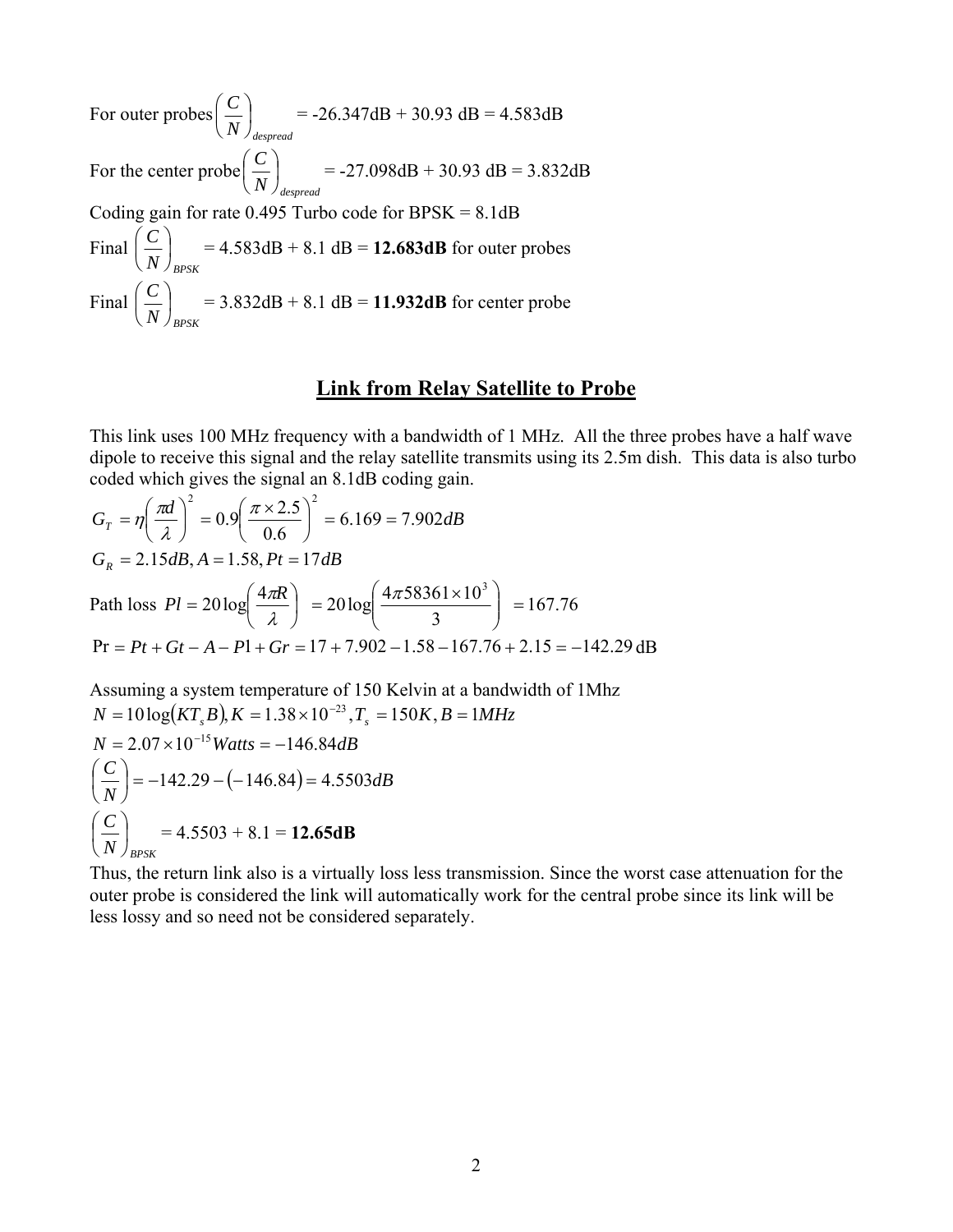## **Downlink from Relay Satellite to Earth**

This link uses 8 GHz frequency and sends out a very narrow band signal of . All the three probes have a half wave dipole to receive this signal and the relay satellite transmits using its 5.6m dish. This data is also turbo coded which gives the signal an 8.1dB coding gain. The signal is received at the DSN using their 34 m dish antennas

$$
G_T = \eta \left(\frac{\pi d}{\lambda}\right)^2 = 0.9 \left(\frac{\pi \times 5.6}{0.0375}\right)^2 = 198087 = 52.97 dB
$$
  
\n
$$
G_T = \eta \left(\frac{\pi d}{\lambda}\right)^2 = 0.94 \left(\frac{\pi \times 34}{0.0375}\right)^2 = 7.62646 \times 10^6 = 68.82 dB
$$
  
\n
$$
Pt = 17.78 dBW \ R = 29 AU = 29 \times 149,598,000,000 = 4.33834 \times 10^{12}
$$
  
\nPath loss  $Pl = 20 \log \left(\frac{4\pi R}{\lambda}\right) = 20 \log \left(\frac{4\pi 4.33834 \times 10^{12}}{0.0375}\right) = 303.25 dB$   
\n
$$
Pr = Pt + Gt - P1 + Gr = 17.78 + 52.97 - 303.25 + 68.82 = -163.68 dB
$$

Assuming a system temperature of 20 Kelvin

B=symbol rate = 
$$
\left(\frac{30 \times 10^3}{0.495}\right)
$$
 = 60.6061×10<sup>3</sup>  
\nN = 10 log(KT<sub>s</sub>B), K = 1.38×10<sup>-23</sup>, T<sub>s</sub> = 20K, B = 60.61×10<sup>3</sup>  
\nN = 1.67×10<sup>-17</sup> Watts = -167.77dB  
\n $\left(\frac{C}{N}\right)$  = -163.68 - (-167.77) = 4.12dB  
\n $\left(\frac{C}{N}\right)$  = 4.12 + 8.1 = **12.22dB**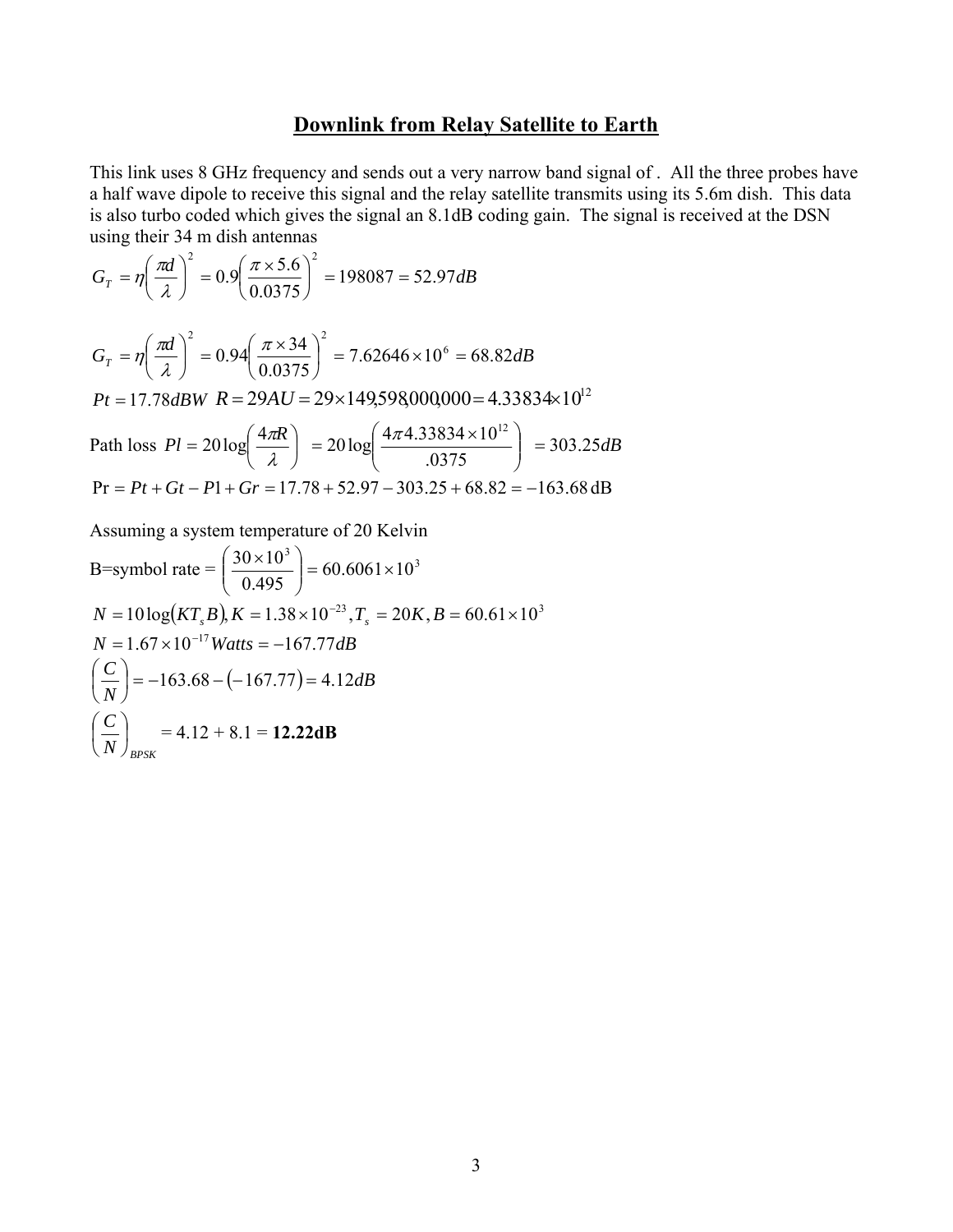## **Uplink from Earth to Relay Satellite**

This link uses 8.5 GHz frequency. Since this link is not power limited, it can use a much wider bandwidth for data transmission. The DSN is capable of transmitting upto 500,000 WattsAll the three probes have a half wave dipole to receive this signal and the relay satellite transmits using its 5.6m dish. This data is also turbo coded which gives the signal an 8.1dB coding gain. The signal is received at the DSN using their 34 m dish antennas

$$
G_T = \eta \left(\frac{\pi d}{\lambda}\right)^2 = 0.94 \left(\frac{\pi \times 34}{0.0353}\right)^2 = 8.6096 \times 10^6 = 69.35 dB
$$

$$
G_R = \eta \left(\frac{\pi d}{\lambda}\right)^2 = 0.9 \left(\frac{\pi \times 5.6}{0.0353}\right)^2 = 223623.039 = 53.50 dB
$$
  
\n
$$
Pt = 500,000 = 56.99 dBW \ R = 29AU = 29 \times 149,598,000,000 = 4.33834 \times 10^{12}
$$
  
\nPath loss  $Pl = 20 \log \left(\frac{4\pi R}{\lambda}\right) = 20 \log \left(\frac{4\pi 4.33834 \times 10^{12}}{0.0353}\right) = 303.78 dB$   
\n
$$
Pr = Pt + Gt - P1 + Gr = 56.99 + 69.35 - 303.78 + 53.50 = -123.94 dB
$$

Since this is a very strong signal with a lot of transmitted power lets assume that 100 MHz of bandwidth is being used. At the same time an estimation of the system temperature also needs to be done. The antenna at Neptune will only see the Earth as a little speck in its entire field of vision, while the rest of it will the dark cold deep space. However, lets assume a system temperature of 150 Kelvin so that it incorporates a noisy LNA as well.

$$
N = 10\log(KT_sB), K = 1.38 \times 10^{-23}, T_s = 150K, B = 100 \times 10^6
$$
  
\n
$$
N = 2.07 \times 10^{-13} Watts = -126.84dB
$$
  
\n
$$
\left(\frac{C}{N}\right) = -123.94 - (-126.84) = 2.9003dB
$$
  
\n
$$
\left(\frac{C}{N}\right)_{BPSK} = 2.9003 + 8.1 = 11.00dB
$$

Thus a health and stable signal exists even after considering an extremely high system temperature and a wideband signal.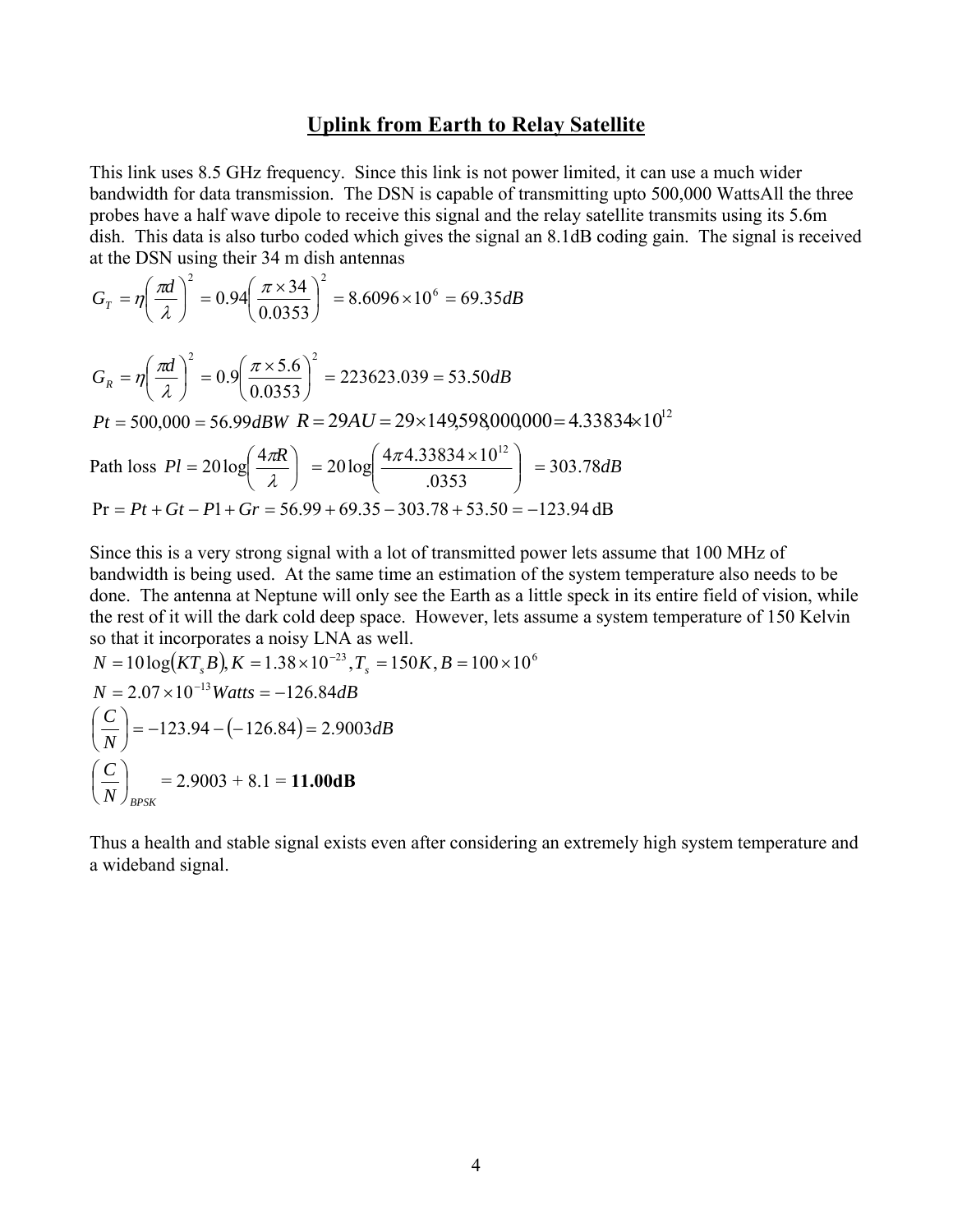# **Appendix B**

## **MATLAB Code**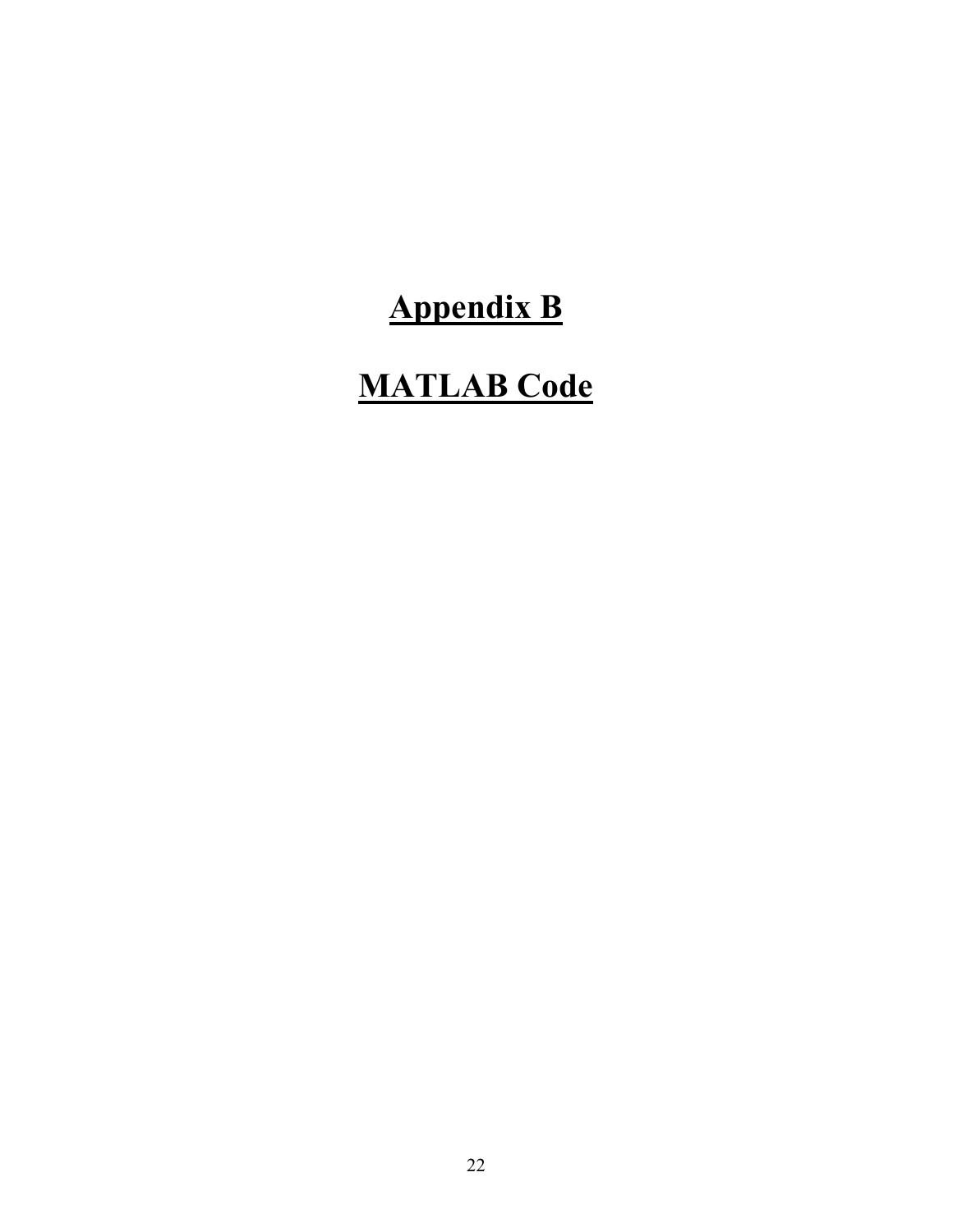%Ranit Windlass ECE 6390 Final Project %Illustrates the extent of penetration in Neptunian atmosphere  $r = 24476$ ; theta =  $0:001:2*pi;$ theta  $= [0, \text{theta}, 2^* \text{pi}];$ pr=24056:.5:24476; hold on plot(r\*cos(theta),r\*sin(theta),'b'); plot(pr\*cos(45\*pi/180),pr\*sin(45\*pi/180),'r'); plot(pr\*cos(0\*pi/180),pr\*sin(0\*pi/180),'r'); plot(pr\*cos(-45\*pi/180),pr\*sin(-45\*pi/180),'r'); hold off

Figure B1. MATLAB code to show the extent of Neptunian atmospheric penetration

```
r = 24476;
theta = 0:001:2*pi;theta = [0, \text{theta}, 2^* \text{pi}];r1 = 83107;
phi = [-17.1283:.0109:17.1283,17.1283:-.0109:-17.1283]; 
phi = phi *pi/180;hold on 
plot(r*cos(theta),r*sin(theta)); 
plot(r1*cos(theta).*cos(phi), r1*sin(phi));
hold off 
Figure B2 Shows the orbit of the relay satellite around Neptune
```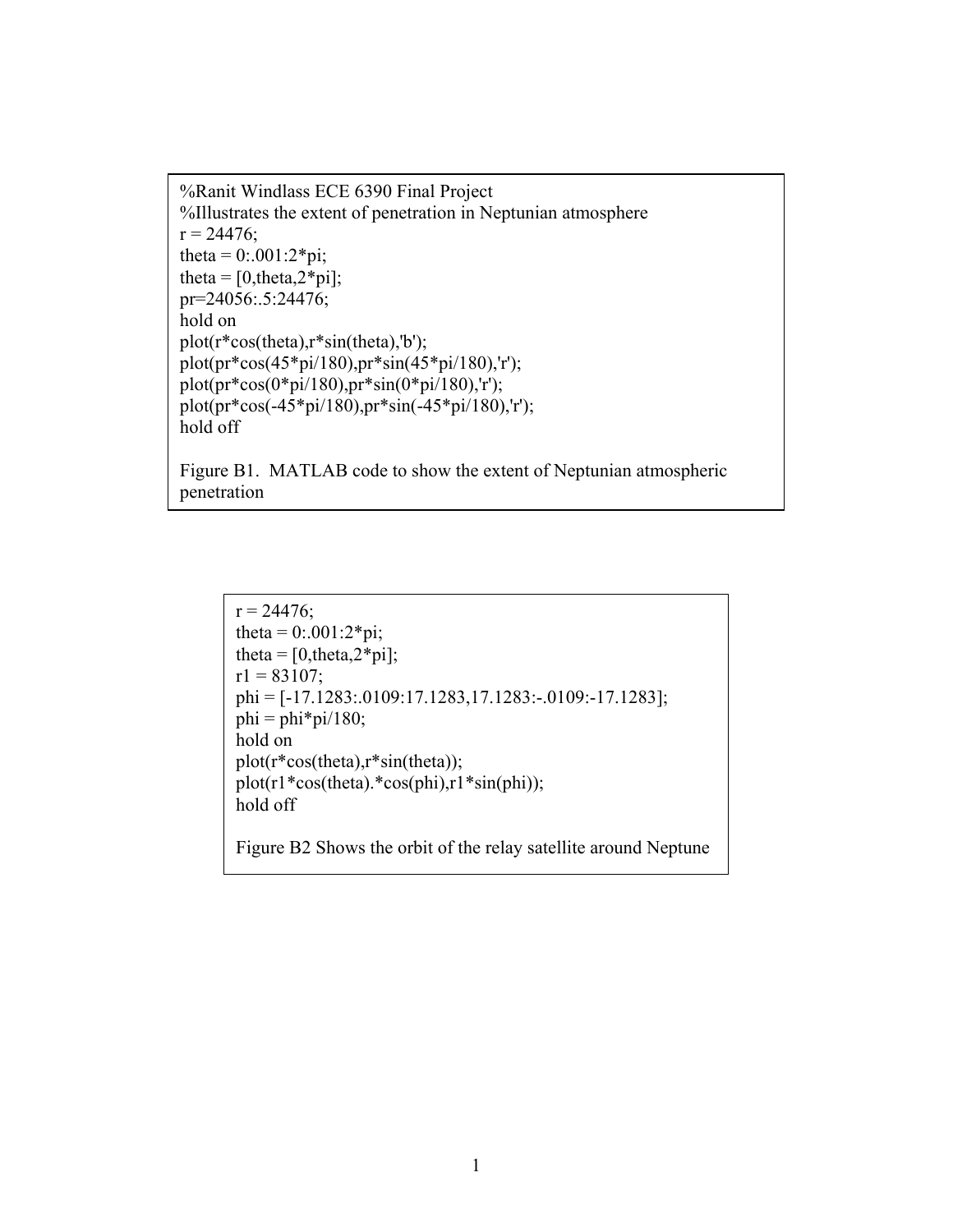```
function el = orbit(Le, delt)%Ranit Windlass Project Look angles calculation 
% a = initial Latitude% b = initial longitude
\%c = \text{V}latitude
% d = Vlongtiude
\%e = delta t
%Le = Latitude of probe (-45.0, 45)Ls(1) = -17.1283 \cdot \pi/180; %initial latitude
Le = Le\text{*pi/180}; %latitude of satellite remains same
re = 24476*1000; %radius of neptune in meters
rs = 83107*1000; %radius of neptune synchronous orbit
lon(1)=0; %longitude of satellite and probe 
dellat =(34.2566*pi)/(180*16.11*1800)*delt; %rate of change of latitude (for satellite)
dellon =(2*pi/(16.11*3600))*delt; %rate of change of longitude(for satellite and probe)
deltalat(1) = \text{Ls}(1) - Le; % for azimuth (180 or 0)
gam = Ls(1) - Le;el(1) = a\cos d(\sin(\frac{gam}{\sqrt{g}}t) + (re/rs)^2 - 2*(re/rs)*\cos(\frac{gam}{\sqrt{g}}t));
if deltalat(1)>=0az(1) = 0;else 
  az(1) = 180;end 
i=1;
while (\text{lon}(i) < 2 \cdot \text{pi}) \& (i < 40000)Ls(i+1)=Ls(i)+dellat;lon(i+1)=lon(i)+dellon;deltalat(i+1)= Ls(i+1) - Le;
  gam = Ls(i+1)-Le;el(i+1) = a\cos d(\sin(gam)/(sqrt(1+(re/rs)^2 - 2*(re/rs)*cos(gam))));
  if deltalat(i+1) \geq 0az(i+1) = 0; else 
     az(i+1) = 180; end 
  i=i+1:
  if (lon(i) \geq p_i) \& (dellat > 0)dellat = -dellat;
   end 
end 
length(az); 
plot(az,el); 
Figure B3. MATLAB code that plots the look angles for the 3 probes
```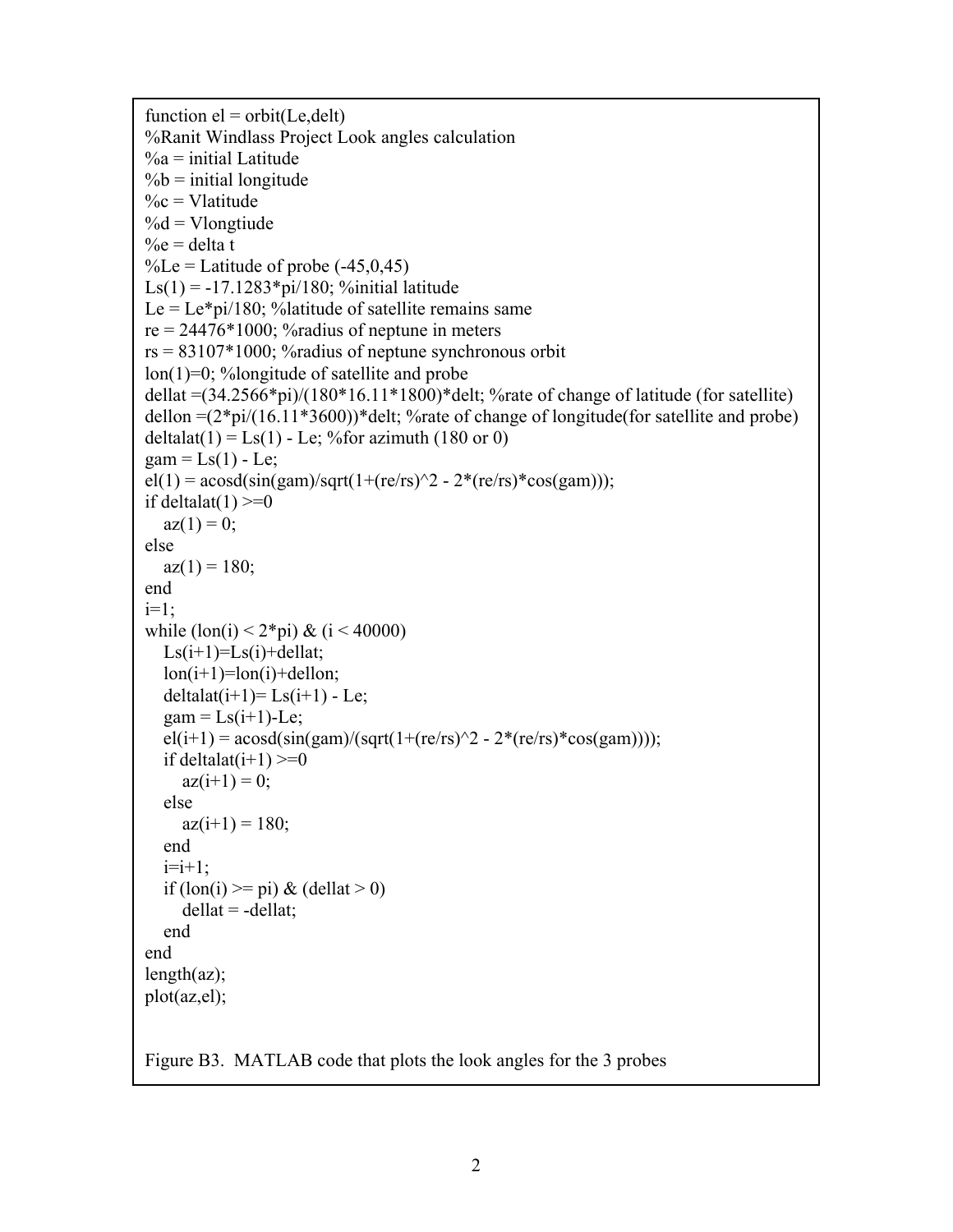## **References**

- [1] B. Arnett, "Neptune," [Online Document] Sep 2004, [2004 Nov 28] Available at HTTP: <http://www.nineplanets.org/neptune.html>
- [2] C. J. Hamilton, "Neptune," [Online Document] 2001, [2004 Nov 28] Available at HTTP: <http://www.solarviews.com/eng/neptune.htm>
- [3] E. V. Bell, "NSSDC Master Catalog: Cassini," [Online Document] 2004 Sep 07, [2004 Nov 25] Available at HTTP:<http://nssdc.gsfc.nasa.gov/database/MasterCatalog?sc=1997-061A>
- [4] E. V. Bell, "NSSDC Master Catalog: Galileo Orbiter," [Online Document] 2001, [2004 Nov 25] Available at HTTP:<http://nssdc.gsfc.nasa.gov/database/MasterCatalog?sc=1989-084B>
- [5] L. Sears, "Cassini-Huygens Home," [Online Document] 2004 Dec 03, [2004 Dec 01] Available at HTTP: <http://saturn.jpl.nasa.gov/home/index.cfm>
- [6] E. V. Bell, "NSSDC Master Catalog: DS1," [Online Document] 2004 Mar 31, [2004 Dec 01] Available at HTTP:<http://nssdc.gsfc.nasa.gov/database/MasterCatalog?sc=1998-061A>
- [7] C. Carpenter, "NASA GRC Ion Propulsion," [Online Document] 2004 Jun 29, [2004 Dec 01] Available at HTTP:<http://www.grc.nasa.gov/WWW/ion/>
- [8] D. M. DeFelice, "NASA Factsheet: Innovative Engines," [Online Document] 1999 Mar, [2004 Dec 01] Available at HTTP: <http://www.grc.nasa.gov/WWW/PAO/PAIS/fs08grc.htm>
- [9] "What are tradeoffs between power sources?," [Online Document],[2004 Dec 03] Available at HTTP: [http://www.qrg.northwestern.edu/projects/vss/docs/Power/2-what-are-tradeoffs](http://www.qrg.northwestern.edu/projects/vss/docs/Power/2-what-are-tradeoffs-between-different.html)[between-different.html](http://www.qrg.northwestern.edu/projects/vss/docs/Power/2-what-are-tradeoffs-between-different.html)
- [10] "Galileo Facts," [Online Document],[2004 Dec 03] Available at HTTP: <http://www.coopsjokes.com/amz/amzgaleo.htm>
- [11] L. Sears, "Cassini-Huygens Spacecraft Safety," [Online Document] 2004 Jun 16, [2004 Dec 03] Available at HTTP:<http://saturn.jpl.nasa.gov/spacecraft/safety.cfm>
- [12] E. V. Bell, "NSSDC Master Catalog: Galileo Probe," [Online Document] 2001, [2004 Nov 25] Available at HTTP:<http://nssdc.gsfc.nasa.gov/database/MasterCatalog?sc=1989-084E>
- [13] E. V. Bell, "NSSDC Master Catalog: Huygens," [Online Document] 2004 Sep 07, [2004 Nov 25] Available at HTTP:<http://nssdc.gsfc.nasa.gov/database/MasterCatalog?sc=HUYGENS>
- [14] L. Sears, "Cassini-Huygens: Spacecraft-Orbiter Engineering Subsystems," [Online Document] 2004 Dec 04, [2004 Dec 01] Available at HTTP: http://saturn.jpl.nasa.gov/spacecraft/subsystems-cassini.cfm#antenna
- [15] P. Mohammed, "Neptune Atmospheric Absorption Information" [Online Document] Class website Available at HTTP:
	- <http://www.propagation.gatech.edu/ECE6390/project/Fall2004/NeptuneAttenuations.htm>
- [16] T. Pratt, C. Bostian and J. Allnutt, Satellite Communications, 2<sup>nd</sup> Edition. Wiley. 2003.
- [17] <http://www.propagation.gatech.edu/ECE6390/project/Fall2004/NoiseTemperatureNeptune.gif>
- [18] M. Grande, "The Cassini-Huygens mission to Saturn and Titan," [Online Document] 2004 Jul 1, [2004 Dec 05] Available at HTTP: <http://www.ssd.rl.ac.uk/news/cassini/mission/ops.html>
- [19] comblock.com product data sheets.[Online Document] COM 7001 Turbo Encoder/Decoder <http://www.comblock.com/download/com7001.pdf>
- [20] comblock.com product data sheets.[Online Document] COM 1019 Direct Sequence Spread Spectrum Modulator<http://www.comblock.com/download/com1019.pdf>
- [21] HD Communications Corp Data Sheets. [Online Document] HD17987 Solid State Broadband high power amplifier <http://www.rfamplifiers.com/HD17987.pdf>
- [22] maxim-ic.com product data sheets. [Online Document] MAX2640 Low Noise Amplifier <http://pdfserv.maxim-ic.com/en/ds/MAX2640-MAX2641.pdf>